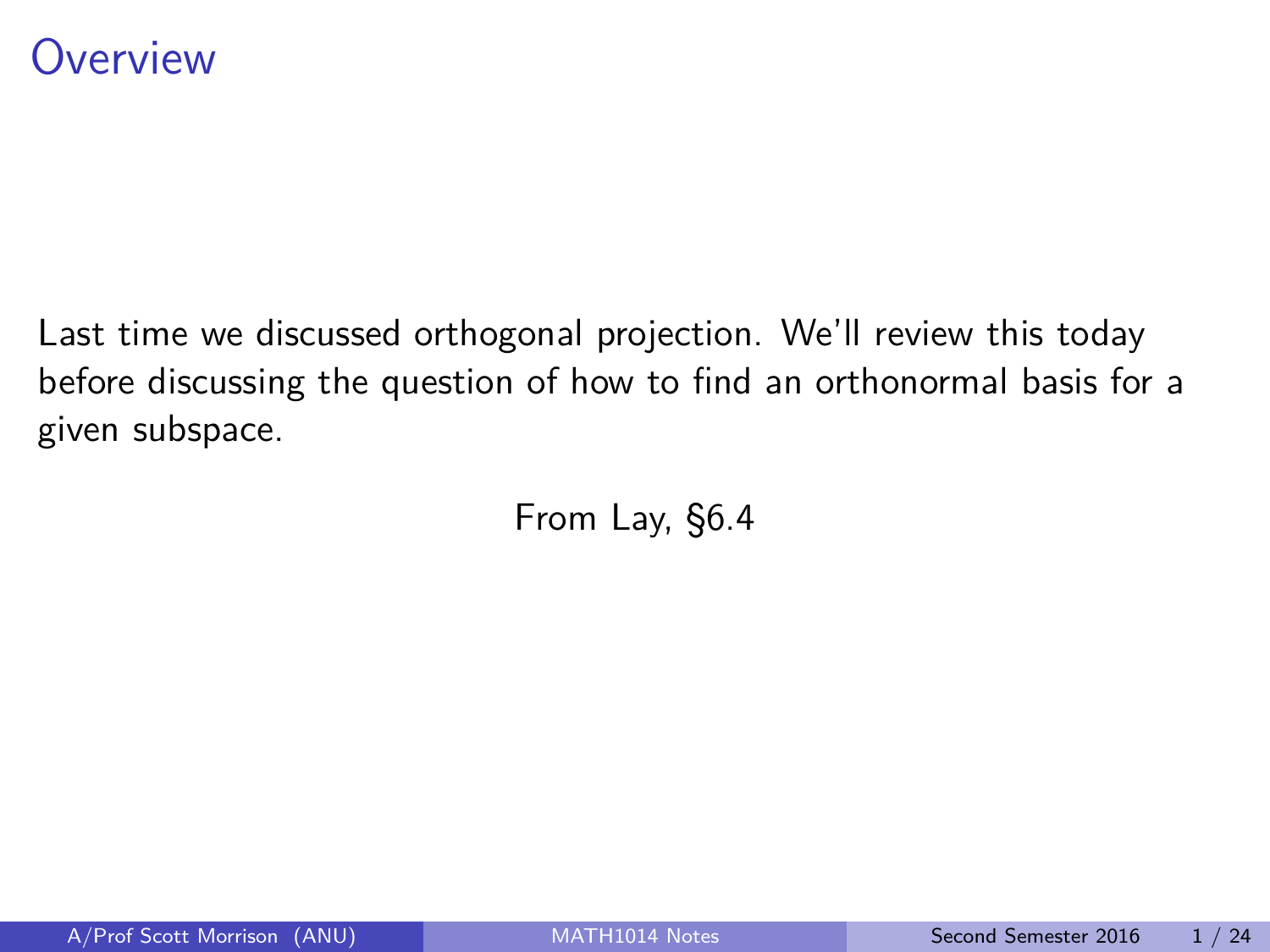## Orthogonal projection

Given a subspace W of  $\mathbb{R}^n$ , you can write any vector  $y \in \mathbb{R}^n$  as

$$
\mathbf{y} = \hat{\mathbf{y}} + \mathbf{z} = \text{proj}_W \mathbf{y} + \text{proj}_{W^{\perp}} \mathbf{y},
$$

where  $\hat{\mathbf{y}} \in W$  is the closest vector in W to **y** and  $\mathbf{z} \in W^{\perp}$ . We call  $\hat{\mathbf{y}}$  the orthogonal projection of **y** onto W .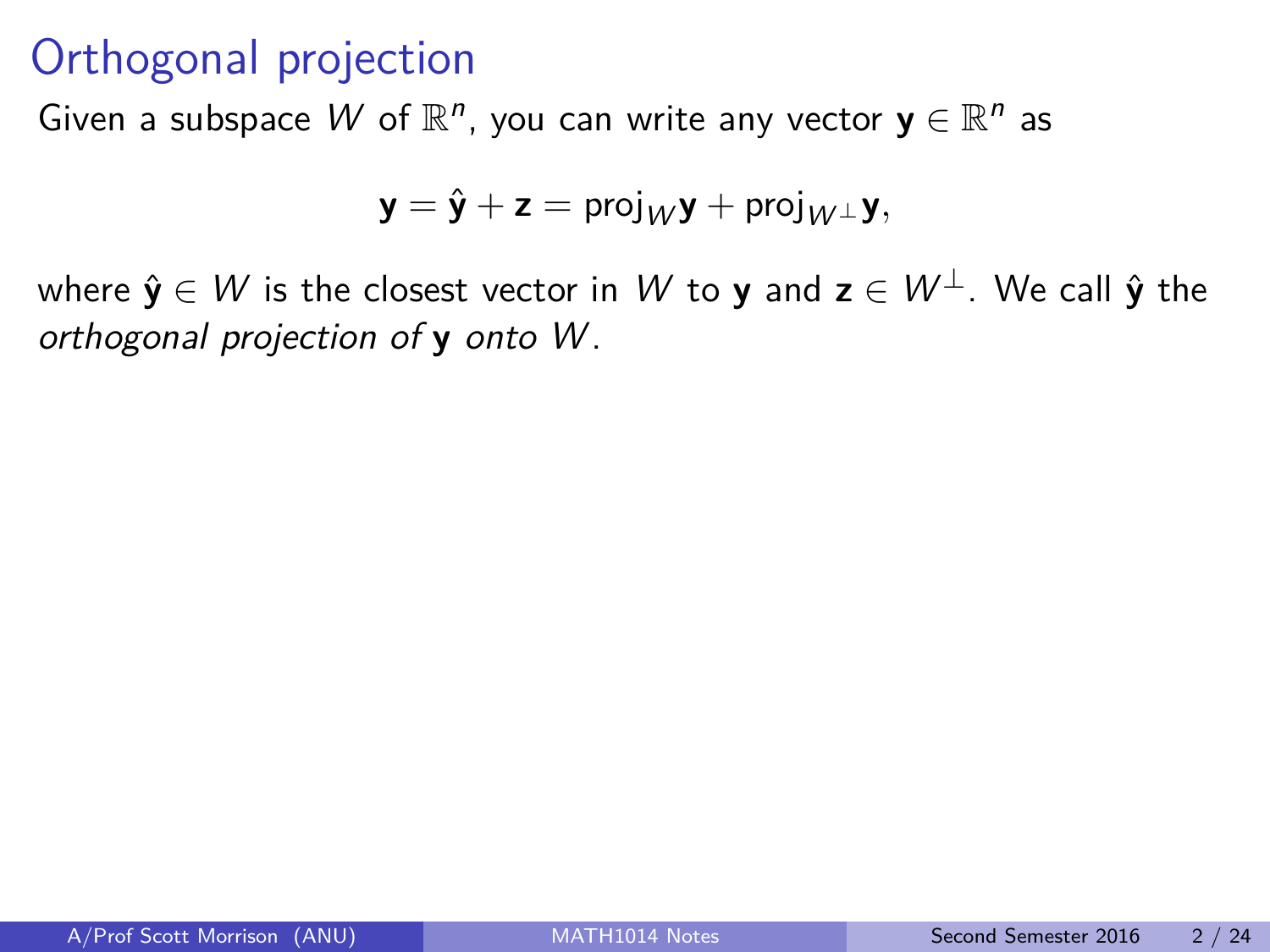## Orthogonal projection

Given a subspace W of  $\mathbb{R}^n$ , you can write any vector  $y \in \mathbb{R}^n$  as

$$
\mathbf{y} = \hat{\mathbf{y}} + \mathbf{z} = \text{proj}_W \mathbf{y} + \text{proj}_{W^{\perp}} \mathbf{y},
$$

where  $\hat{\mathbf{y}} \in W$  is the closest vector in W to **y** and  $\mathbf{z} \in W^{\perp}$ . We call  $\hat{\mathbf{y}}$  the orthogonal projection of **y** onto W .

Given an orthogonal basis  $\{u_1, \ldots, u_p\}$  for W, we have a formula to compute **y**ˆ:

$$
\hat{\textbf{y}} = \frac{\textbf{y} \cdot \textbf{u}_1}{\textbf{u}_1 \cdot \textbf{u}_1} \textbf{u}_1 + \cdots + \frac{\textbf{y} \cdot \textbf{u}_p}{\textbf{u}_p \cdot \textbf{u}_p} \textbf{u}_p.
$$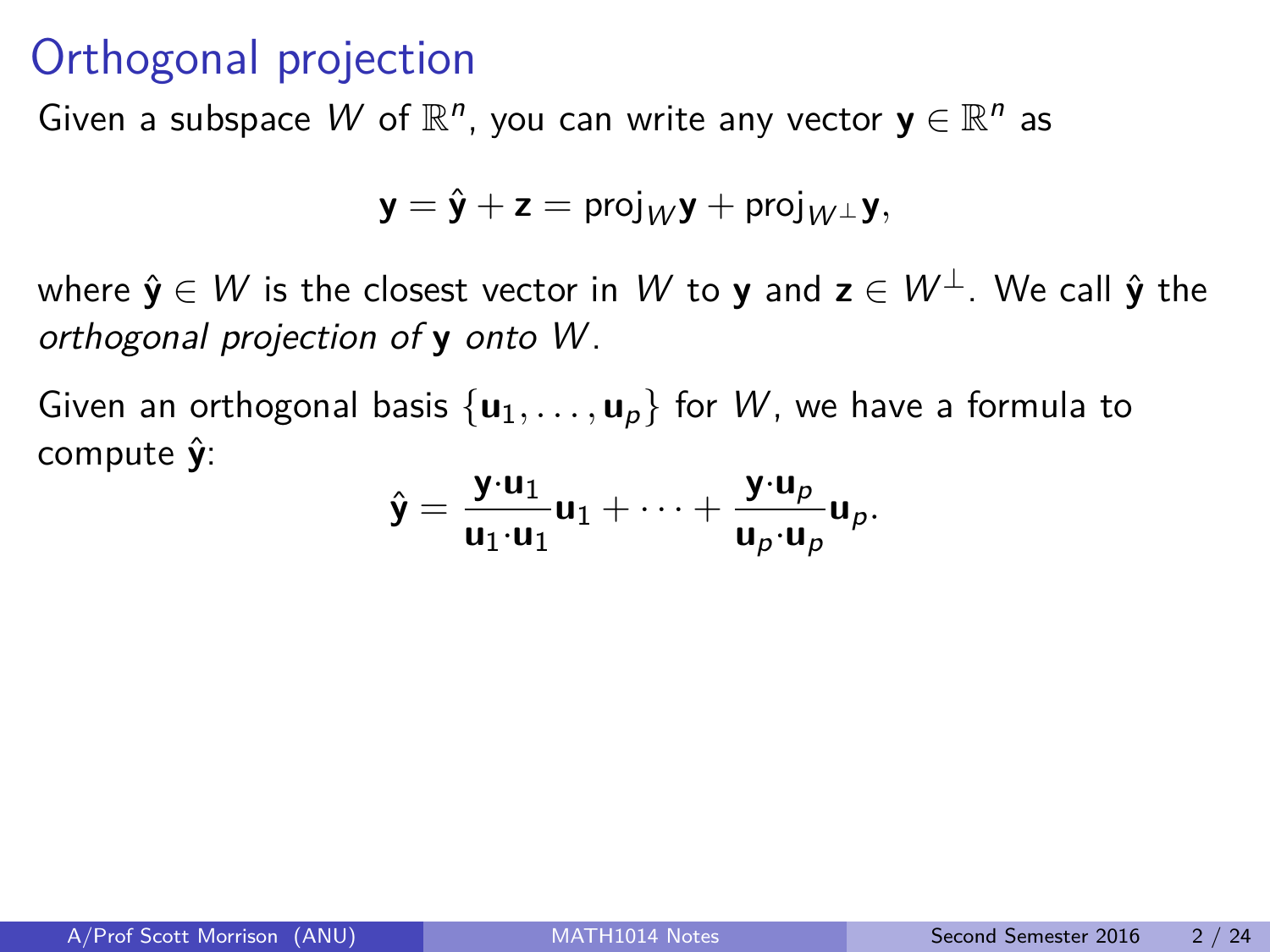# Orthogonal projection

Given a subspace W of  $\mathbb{R}^n$ , you can write any vector  $y \in \mathbb{R}^n$  as

$$
\mathbf{y} = \hat{\mathbf{y}} + \mathbf{z} = \text{proj}_W \mathbf{y} + \text{proj}_{W^{\perp}} \mathbf{y},
$$

where  $\hat{\mathbf{y}} \in W$  is the closest vector in W to **y** and  $\mathbf{z} \in W^{\perp}$ . We call  $\hat{\mathbf{y}}$  the orthogonal projection of **y** onto W .

Given an orthogonal basis  $\{u_1, \ldots, u_p\}$  for W, we have a formula to compute **y**ˆ:

$$
\hat{\mathbf{y}} = \frac{\mathbf{y} \cdot \mathbf{u}_1}{\mathbf{u}_1 \cdot \mathbf{u}_1} \mathbf{u}_1 + \cdots + \frac{\mathbf{y} \cdot \mathbf{u}_p}{\mathbf{u}_p \cdot \mathbf{u}_p} \mathbf{u}_p.
$$

If we also had an orthogonal basis  $\{u_{p+1}, \ldots, u_n\}$  for  $W^{\perp}$ , we could find **z** by projecting **y** onto  $W^{\perp}$ :

$$
z = \frac{y \cdot u_{p+1}}{u_{p+1} \cdot u_{p+1}} u_{p+1} + \cdots + \frac{y \cdot u_n}{u_n \cdot u_n} u_n.
$$

However, once we subtract off the projection of **y** to W , we're left with  $z \in W^{\perp}$ . We'll make heavy use of this observation today.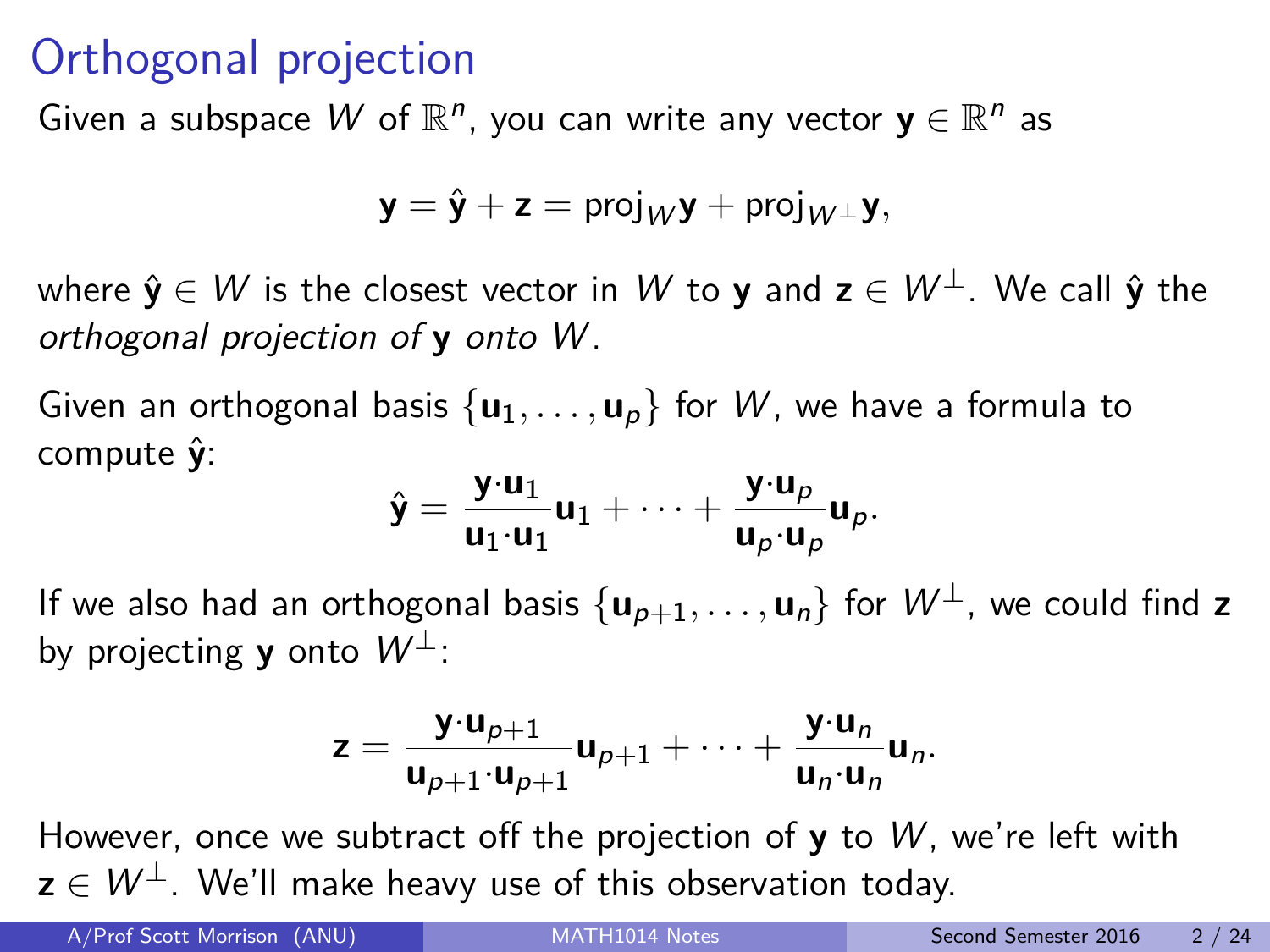### Orthonormal bases

In the case where we have an orthonormal basis  $\{u_1, \ldots, u_n\}$  for W, the computations are made even simpler:

$$
\hat{\mathbf{y}} = (\mathbf{y} \cdot \mathbf{u}_1) \mathbf{u}_1 + (\mathbf{y} \cdot \mathbf{u}_2) \mathbf{u}_2 + \cdots + (\mathbf{y} \cdot \mathbf{u}_p) \mathbf{u}_p.
$$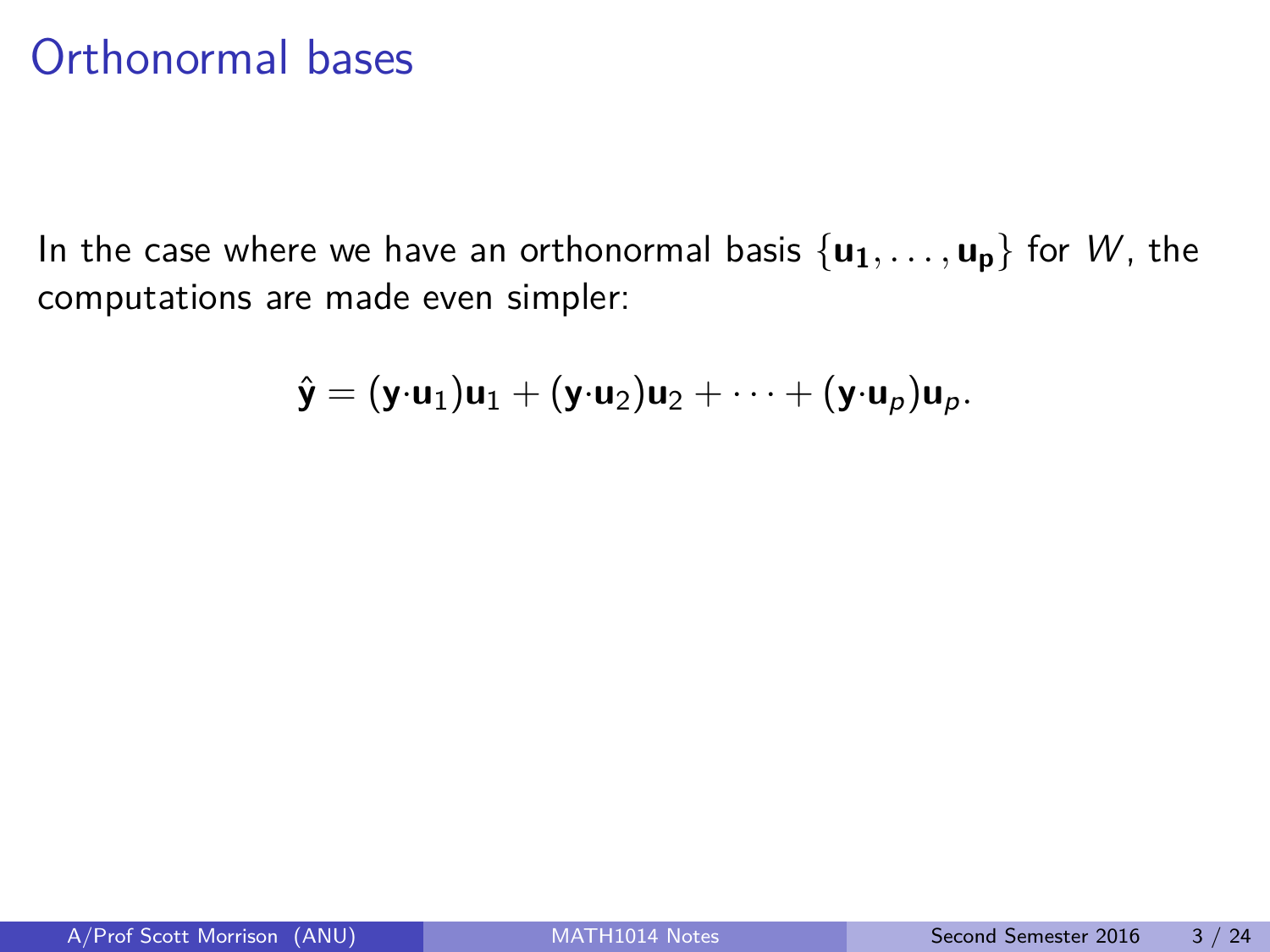### Orthonormal bases

In the case where we have an orthonormal basis  $\{u_1, \ldots, u_p\}$  for W, the computations are made even simpler:

$$
\hat{\mathbf{y}} = (\mathbf{y} \cdot \mathbf{u}_1)\mathbf{u}_1 + (\mathbf{y} \cdot \mathbf{u}_2)\mathbf{u}_2 + \cdots + (\mathbf{y} \cdot \mathbf{u}_p)\mathbf{u}_p.
$$

If  $U = {\bf{u_1}, \ldots, u_p}$  is an orthonormal basis for W and U is the matrix whose columns are the **u<sup>i</sup>** , then

 $\mathbf{U} \mathbf{U}^{\mathsf{T}} \mathbf{y} = \hat{\mathbf{y}}$  $U^{\mathsf{T}} U = I_p$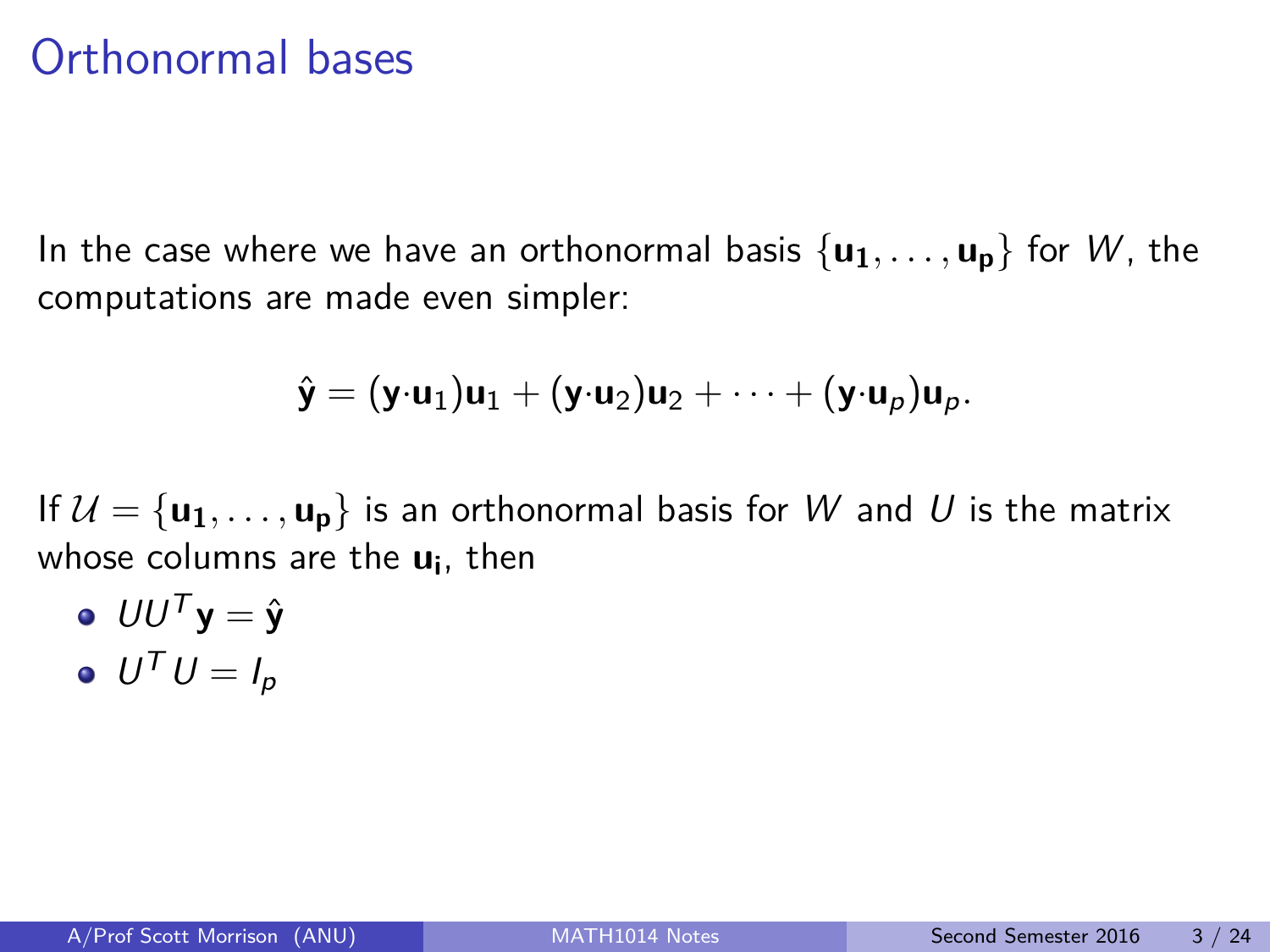The aim of this section is to find an orthogonal basis  $\{v_1, \ldots, v_n\}$  for a subspace W when we start with a basis  $\{x_1, \ldots, x_n\}$  that is not orthogonal.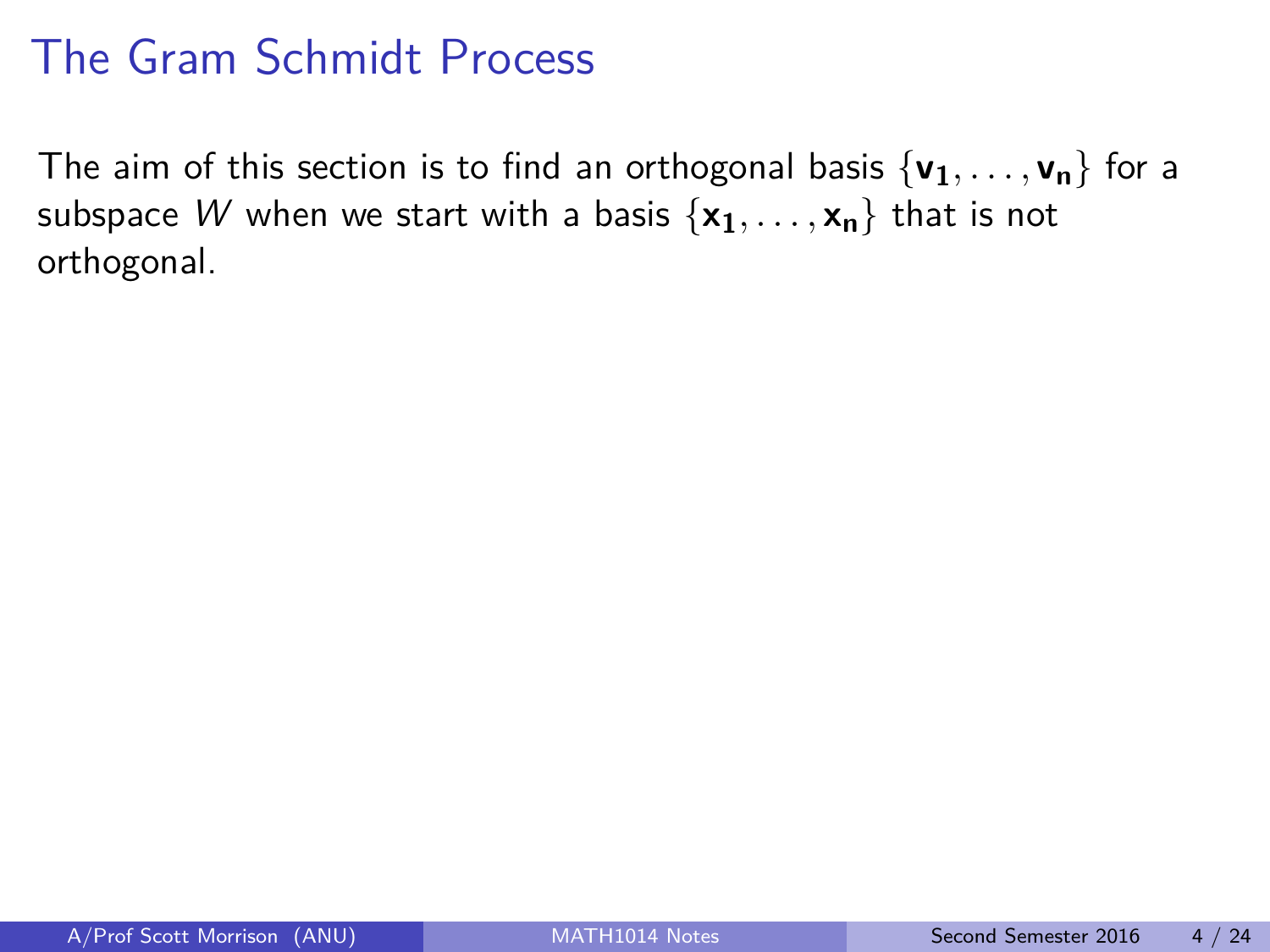The aim of this section is to find an orthogonal basis  $\{v_1, \ldots, v_n\}$  for a subspace W when we start with a basis  $\{x_1, \ldots, x_n\}$  that is not orthogonal.

Start with  $v_1 = x_1$ .

Now consider **x2**. If **v<sup>1</sup>** and **x<sup>2</sup>** are not orthogonal, we'll modify **x<sup>2</sup>** so that we get an orthogonal pair **v1**, **v<sup>2</sup>** satisfying

 $\text{Span}\{\mathbf{x}_1, \mathbf{x}_2\} = \text{Span}\{\mathbf{v}_1, \mathbf{v}_2\}.$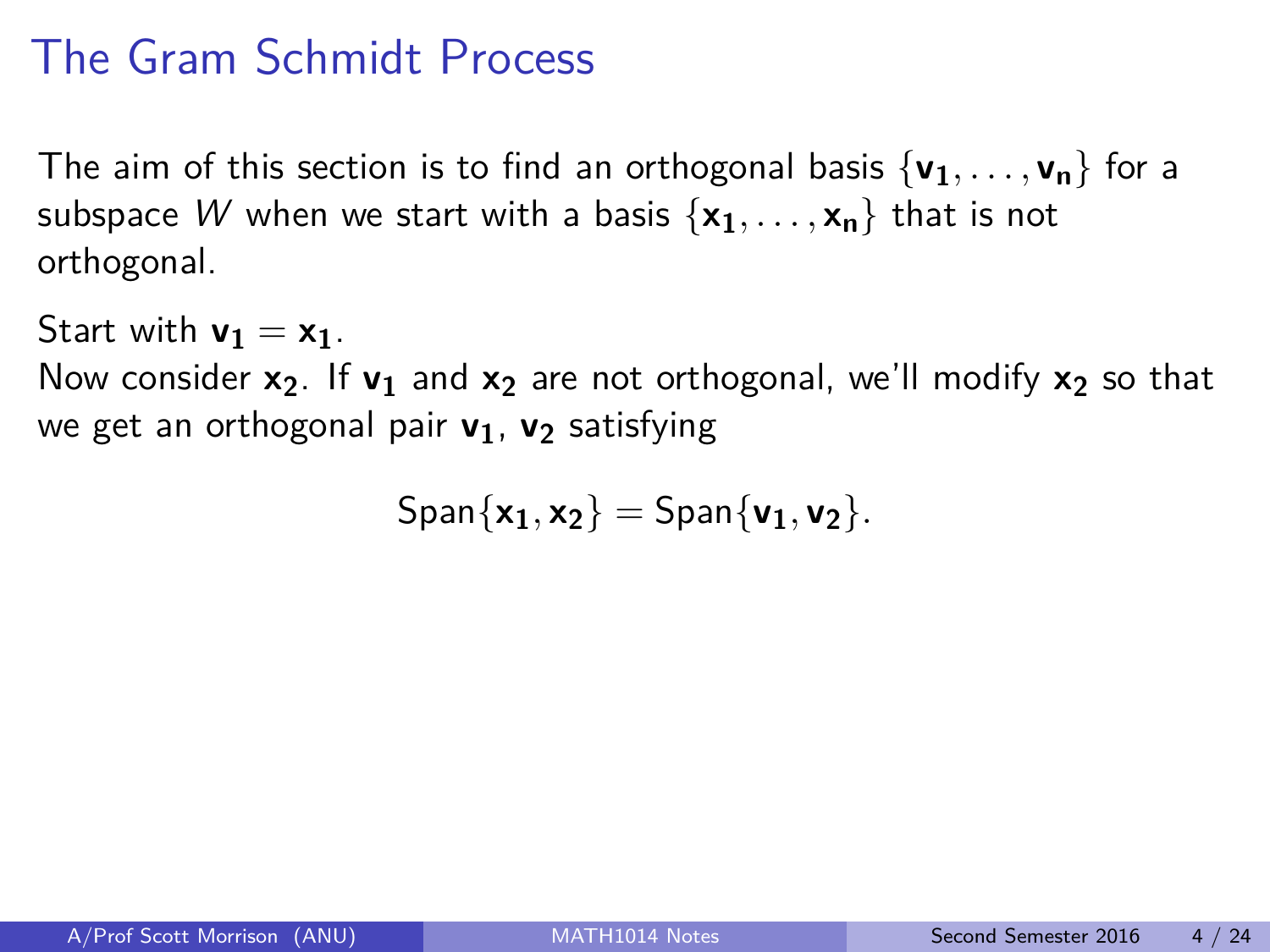The aim of this section is to find an orthogonal basis  $\{v_1, \ldots, v_n\}$  for a subspace W when we start with a basis  $\{x_1, \ldots, x_n\}$  that is not orthogonal.

Start with  $v_1 = x_1$ .

Now consider **x2**. If **v<sup>1</sup>** and **x<sup>2</sup>** are not orthogonal, we'll modify **x<sup>2</sup>** so that we get an orthogonal pair **v1**, **v<sup>2</sup>** satisfying

$$
\mathsf{Span}\{x_1,x_2\}=\mathsf{Span}\{v_1,v_2\}.
$$

Then we modify  $x_3$  so get  $v_3$  satisfying  $v_1 \cdot v_3 = v_2 \cdot v_3 = 0$  and

$$
\text{Span}\{x_1,x_2,x_3\}=\text{Span}\{v_1,v_2,v_3\}.
$$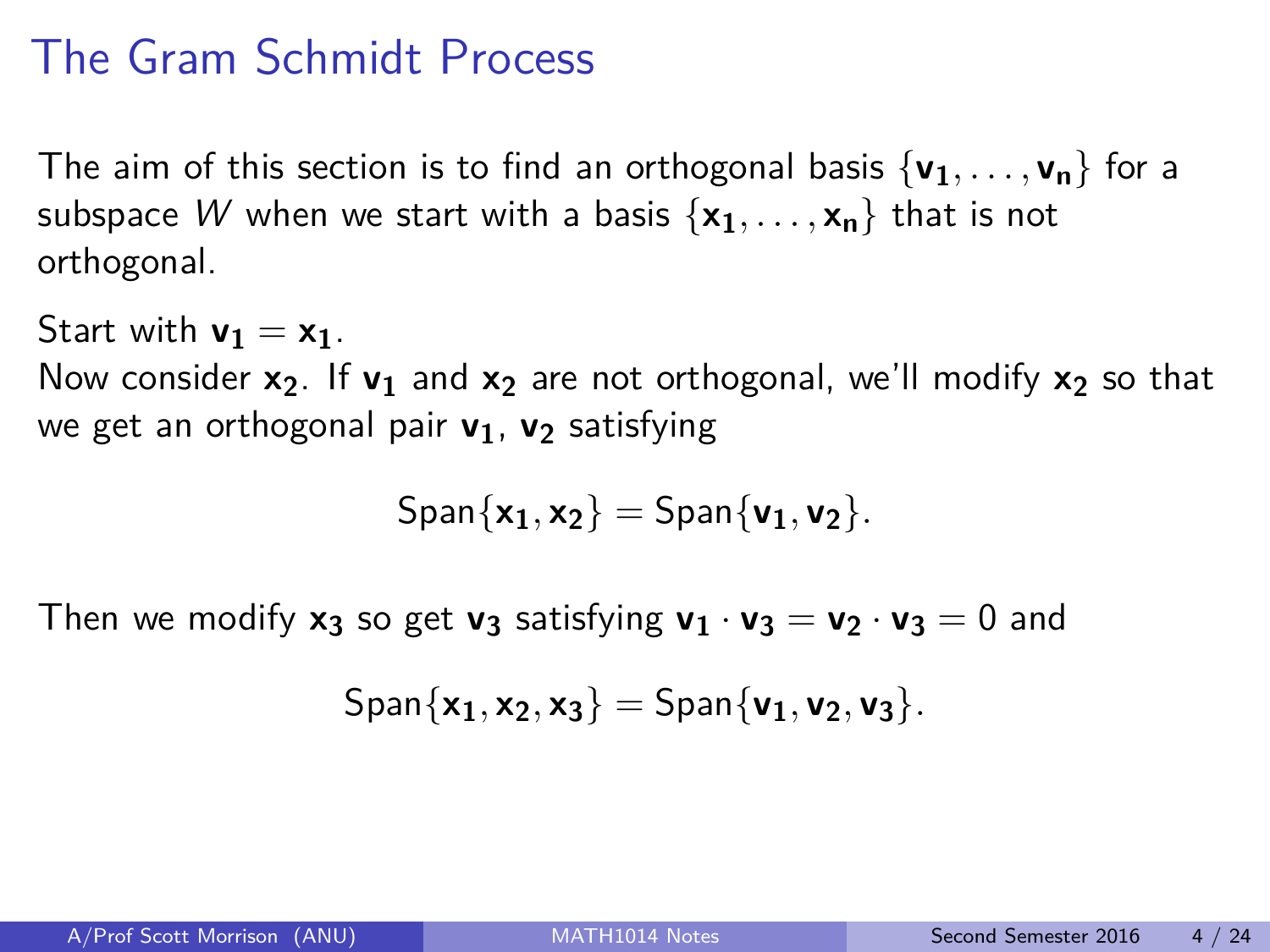The aim of this section is to find an orthogonal basis  $\{v_1, \ldots, v_n\}$  for a subspace W when we start with a basis  $\{x_1, \ldots, x_n\}$  that is not orthogonal.

Start with  $v_1 = x_1$ .

Now consider **x2**. If **v<sup>1</sup>** and **x<sup>2</sup>** are not orthogonal, we'll modify **x<sup>2</sup>** so that we get an orthogonal pair **v1**, **v<sup>2</sup>** satisfying

$$
\mathsf{Span}\{x_1,x_2\}=\mathsf{Span}\{v_1,v_2\}.
$$

Then we modify  $x_3$  so get  $v_3$  satisfying  $v_1 \cdot v_3 = v_2 \cdot v_3 = 0$  and

$$
\text{Span}\{x_1,x_2,x_3\}=\text{Span}\{v_1,v_2,v_3\}.
$$

We continue this process until we've built a new orthogonal basis for  $W$ .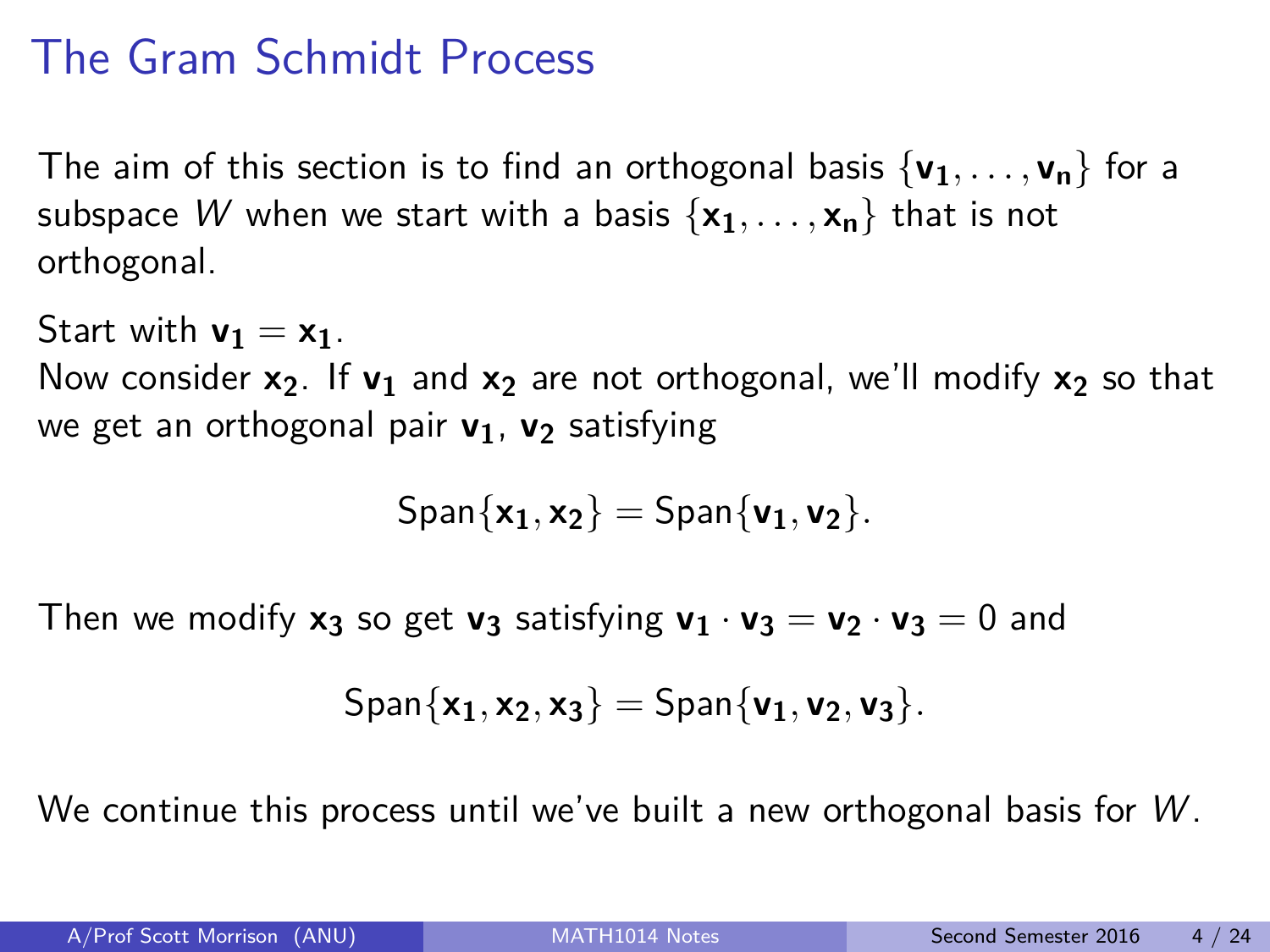Suppose that  $W =$  Span  $\{x_1, x_2\}$  where  $x_1 =$  $\sqrt{ }$  $\Big\}$ 1 1 0 1 and  $\mathbf{x}_2 =$  $\sqrt{ }$  $\overline{\phantom{a}}$ 2 2 3 1  $\vert$  . Find an orthogonal basis  $\{v_1, v_2\}$  for W.

To start the process we put  $\mathbf{v}_1 = \mathbf{x}_1$ . We then find

$$
\hat{\mathbf{y}} = \text{proj}_{\mathbf{v}_1} \mathbf{x}_2 = \frac{\mathbf{x}_2 \cdot \mathbf{v}_1}{\mathbf{v}_1 \cdot \mathbf{v}_1} \mathbf{v}_1 = \frac{4}{2} \begin{bmatrix} 1 \\ 1 \\ 0 \end{bmatrix} = \begin{bmatrix} 2 \\ 2 \\ 0 \end{bmatrix}.
$$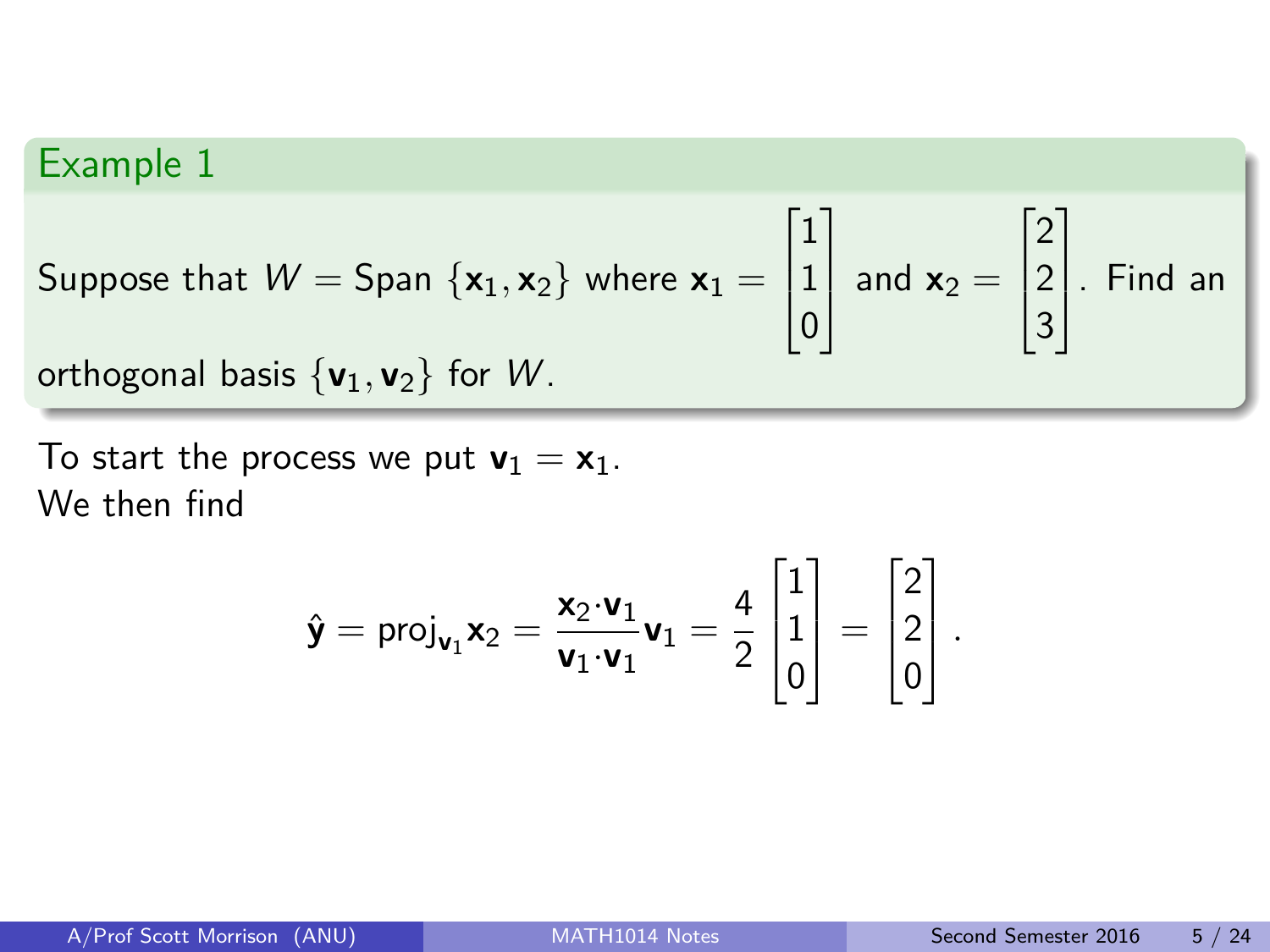Now we define  $\mathbf{v}_2 = \mathbf{x}_2 - \hat{\mathbf{y}}$ ; this is orthogonal to  $\mathbf{x}_1 = \mathbf{v}_1$ :

$$
\mathbf{v}_2 = \mathbf{x}_2 - \frac{\mathbf{x}_2 \cdot \mathbf{v}_1}{\mathbf{v}_1 \cdot \mathbf{v}_1} \mathbf{v}_1 = \mathbf{x}_2 - \hat{\mathbf{y}} = \begin{bmatrix} 2 \\ 2 \\ 3 \end{bmatrix} - \begin{bmatrix} 2 \\ 2 \\ 0 \end{bmatrix} = \begin{bmatrix} 0 \\ 0 \\ 3 \end{bmatrix}.
$$

So  $v_2$  is the component of  $x_2$  orthogonal to  $x_1$ . Note that  $v_2$  is in  $W =$  Span $\{x_1, x_2\}$  because it is a linear combination of  $v_1 = x_1$  and  $x_2$ . So we have that

$$
\left\{ \mathbf{v}_1 = \begin{bmatrix} 1 \\ 1 \\ 0 \end{bmatrix}, \mathbf{v}_2 = \begin{bmatrix} 0 \\ 0 \\ 3 \end{bmatrix} \right\}
$$

is an orthogonal basis for  $W$ .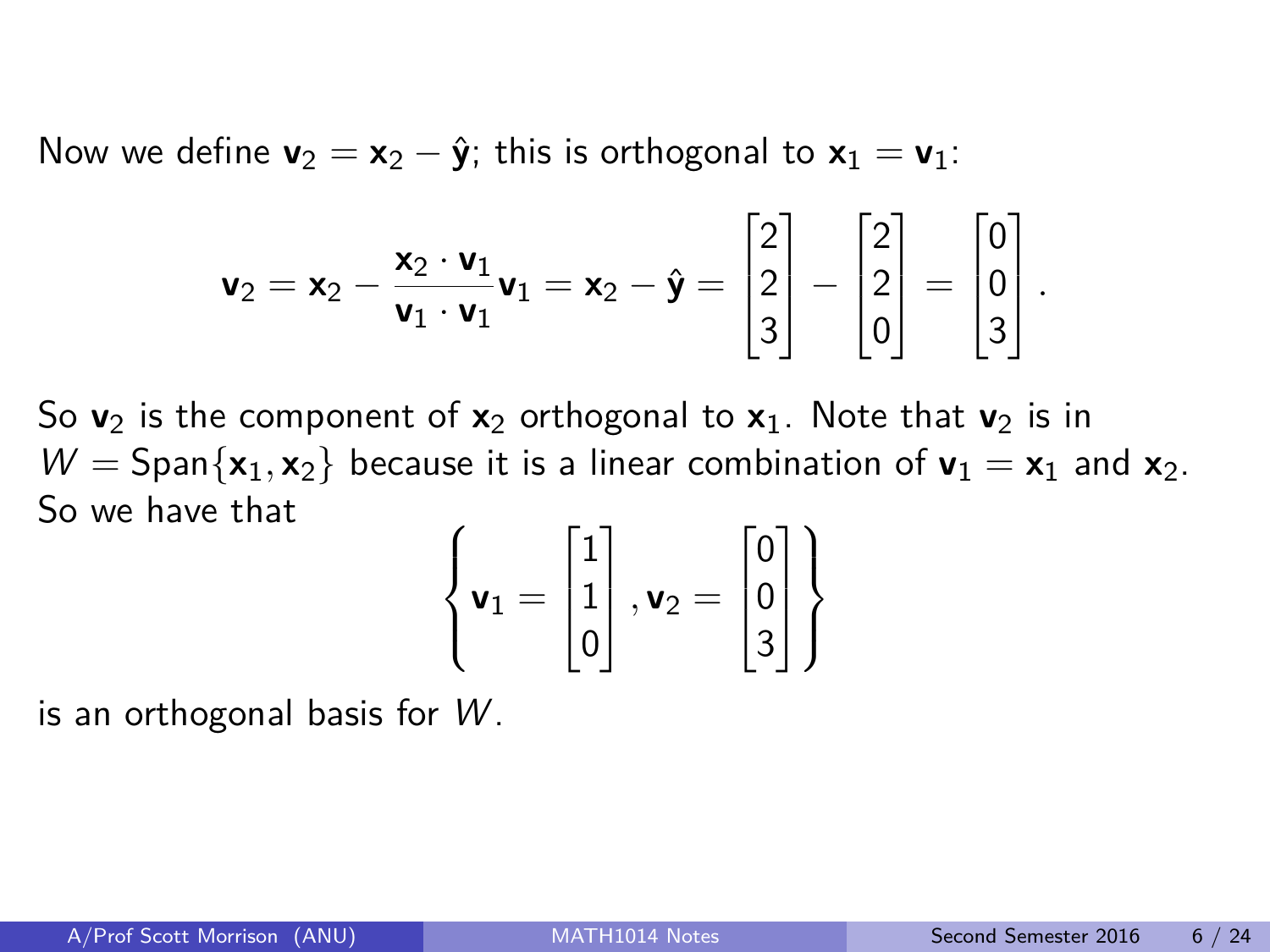Suppose that  $\{x_1, x_2, x_3\}$  is a basis for a subspace  $W$  of  $\mathbb{R}^4$ . Describe an orthogonal basis for  $W$ .

• As in the previous example, we put

$$
\textbf{v}_1 = \textbf{x}_1 \quad \text{and} \quad \textbf{v}_2 = \textbf{x}_2 - \frac{\textbf{x}_2 \cdot \textbf{v}_1}{\textbf{v}_1 \cdot \textbf{v}_1} \textbf{v}_1.
$$

Then  $\{v_1, v_2\}$  is an orthogonal basis for  $W_2 =$ Span  $\{x_1, x_2\} =$  Span  $\{v_1, v_2\}$ .

• Now proj<sub>*W*2</sub>**x**<sub>3</sub> =  $\frac{x_3 \cdot v_1}{v_1 \cdot v_2}$  $\frac{\mathsf{x}_3 \cdot \mathsf{v}_1}{\mathsf{v}_1 \cdot \mathsf{v}_1} \mathsf{v}_1 + \frac{\mathsf{x}_3 \cdot \mathsf{v}_2}{\mathsf{v}_2 \cdot \mathsf{v}_2}$  $\frac{x_3 \cdot z_2}{v_2 \cdot v_2}$  and

$$
\textbf{v}_3=\textbf{x}_3-\text{proj}_{W_2}\textbf{x}_3=\textbf{x}_3-\frac{\textbf{x}_3\cdot\textbf{v}_1}{\textbf{v}_1\cdot\textbf{v}_1}\textbf{v}_1-\frac{\textbf{x}_3\cdot\textbf{v}_2}{\textbf{v}_2\cdot\textbf{v}_2}\textbf{v}_2
$$

is the component of  $x_3$  orthogonal to  $W_2$ . Furthermore,  $v_3$  is in W because it is a linear combination of vectors in W .

• Thus we obtain that  $\{v_1, v_2, v_3\}$  is an orthogonal basis for W.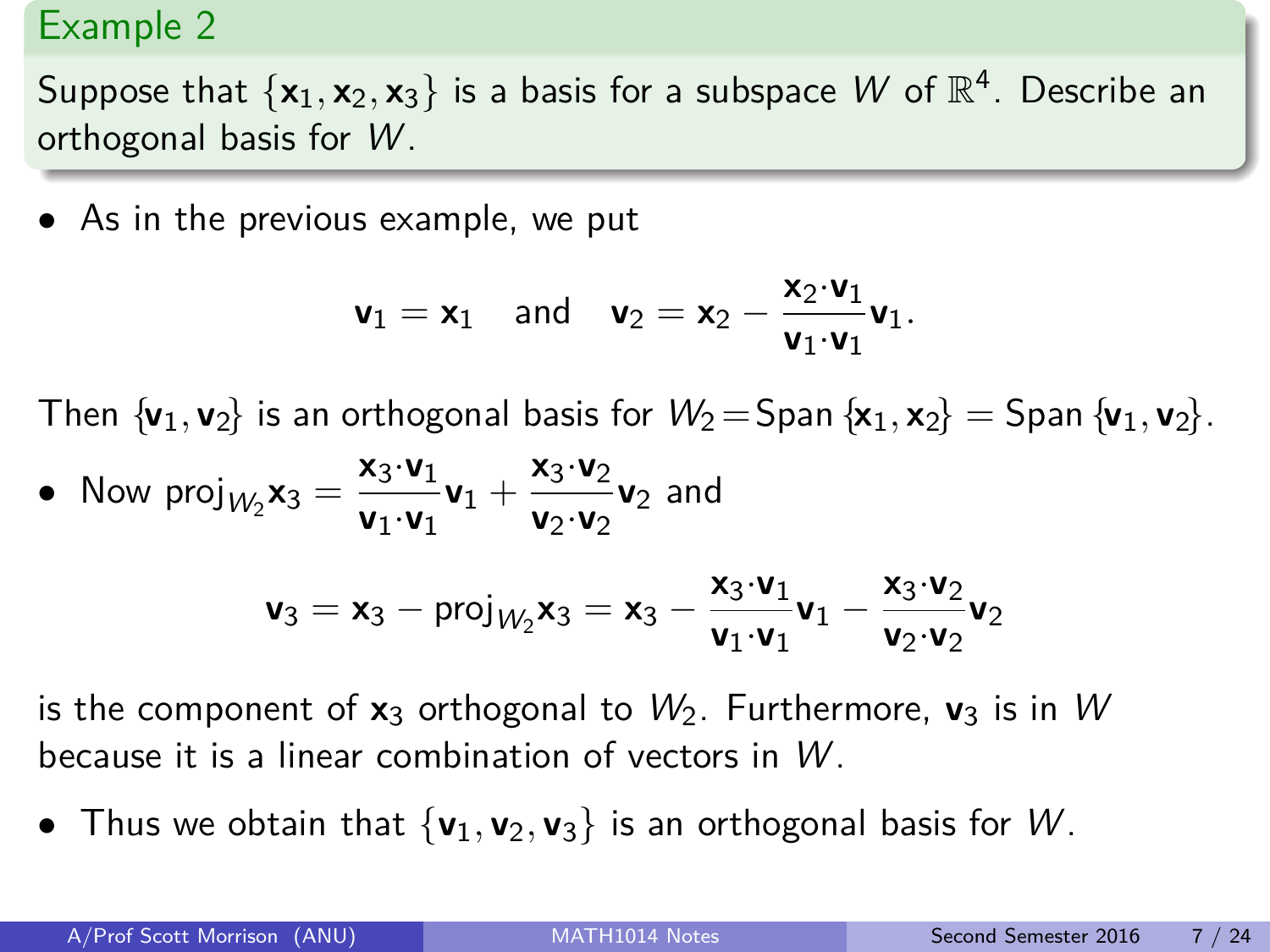Theorem (The Gram Schmidt Process)

Given a basis  $\{x_1, x_2, ..., x_p\}$  for a subspace W of  $\mathbb{R}^n$ , define

$$
\begin{array}{rcl}\n\mathbf{v}_1 & = & \mathbf{x}_1 \\
\mathbf{v}_2 & = & \mathbf{x}_2 - \frac{\mathbf{x}_2 \cdot \mathbf{v}_1}{\mathbf{v}_1 \cdot \mathbf{v}_1} \mathbf{v}_1 \\
\mathbf{v}_3 & = & \mathbf{x}_3 - \frac{\mathbf{x}_3 \cdot \mathbf{v}_1}{\mathbf{v}_1 \cdot \mathbf{v}_1} \mathbf{v}_1 - \frac{\mathbf{x}_3 \cdot \mathbf{v}_2}{\mathbf{v}_2} \mathbf{v}_2 \\
& \vdots \\
\mathbf{v}_p & = & \mathbf{x}_p - \frac{\mathbf{x}_p \cdot \mathbf{v}_1}{\mathbf{v}_1 \cdot \mathbf{v}_1} \mathbf{v}_1 - \ldots - \frac{\mathbf{x}_p \cdot \mathbf{v}_{p-1}}{\mathbf{v}_{p-1} \cdot \mathbf{v}_{p-1}} \mathbf{v}_{p-1}\n\end{array}
$$

Then  $\{v_1, \ldots, v_p\}$  is an orthogonal basis for W. Also  $\{S$ pan  $\{v_1, \ldots, v_k\}$  =  $S$ pan  $\{x_1, \ldots, x_k\}$  for  $1 \leq k \leq p$ .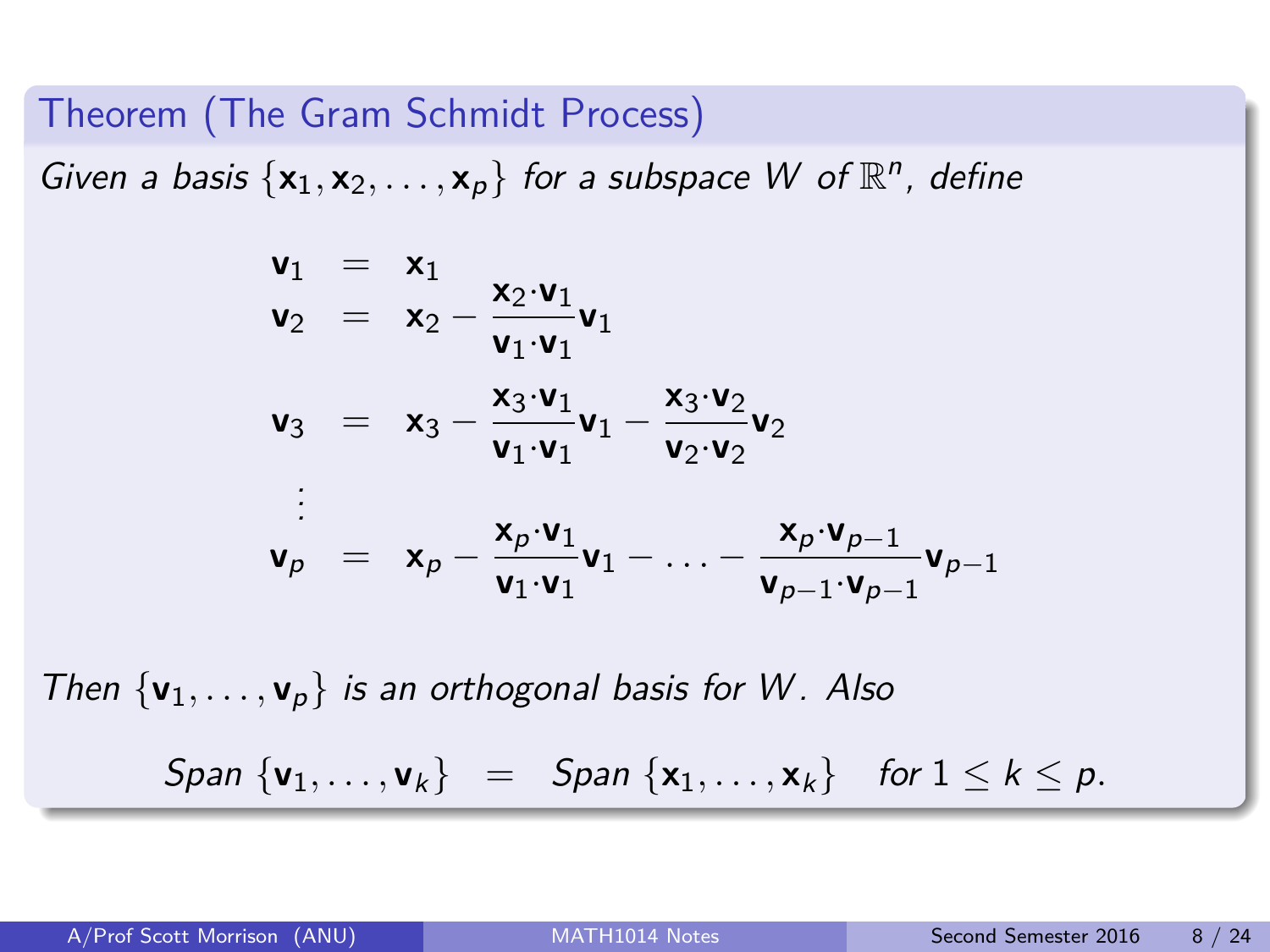The vectors

$$
\mathbf{x}_1 = \begin{bmatrix} 3 \\ -4 \\ 5 \end{bmatrix}, \mathbf{x}_2 = \begin{bmatrix} -3 \\ 14 \\ -7 \end{bmatrix}
$$

form a basis for a subspace  $W$ . Use the Gram-Schmidt process to produce an orthogonal basis for  $W$ .

Step 1 Put 
$$
\mathbf{v}_1 = \mathbf{x}_1
$$
.  
Step 2

$$
\mathbf{v}_2 = \mathbf{x}_2 - \frac{\mathbf{x}_2 \cdot \mathbf{v}_1}{\mathbf{v}_1 \cdot \mathbf{v}_1} \mathbf{v}_1
$$
  
= 
$$
\begin{bmatrix} -3 \\ 14 \\ -7 \end{bmatrix} - \frac{(-100)}{50} \begin{bmatrix} 3 \\ -4 \\ 5 \end{bmatrix} = \begin{bmatrix} 3 \\ 6 \\ 3 \end{bmatrix}.
$$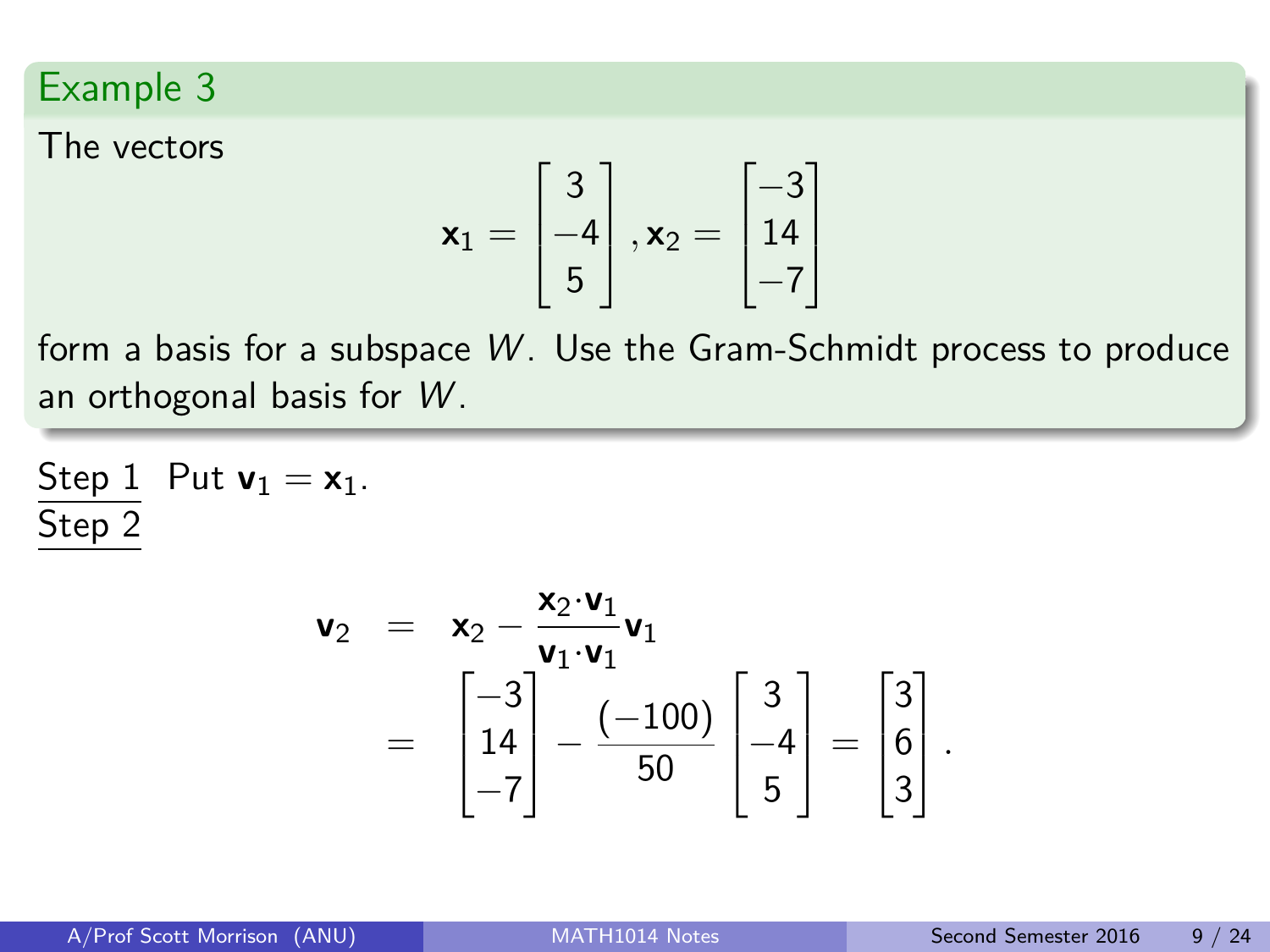Then  $\{v_1, v_2\}$  is an orthogonal basis for W.

To construct an orthonormal basis for W we normalise the basis  $\{v_1, v_2\}$ :

$$
\mathbf{u}_1 = \frac{1}{\|\mathbf{v}_1\|} \mathbf{v}_1 = \frac{1}{\sqrt{50}} \begin{bmatrix} 3 \\ -4 \\ 5 \end{bmatrix}
$$

$$
\mathbf{u}_2 = \frac{1}{\|\mathbf{v}_2\|} \mathbf{v}_2 = \frac{1}{\sqrt{54}} \begin{bmatrix} 3 \\ 6 \\ 3 \end{bmatrix} = \frac{1}{\sqrt{6}} \begin{bmatrix} 1 \\ 2 \\ 1 \end{bmatrix}
$$

Then  $\{u_1, u_2\}$  is an orthonormal basis for W.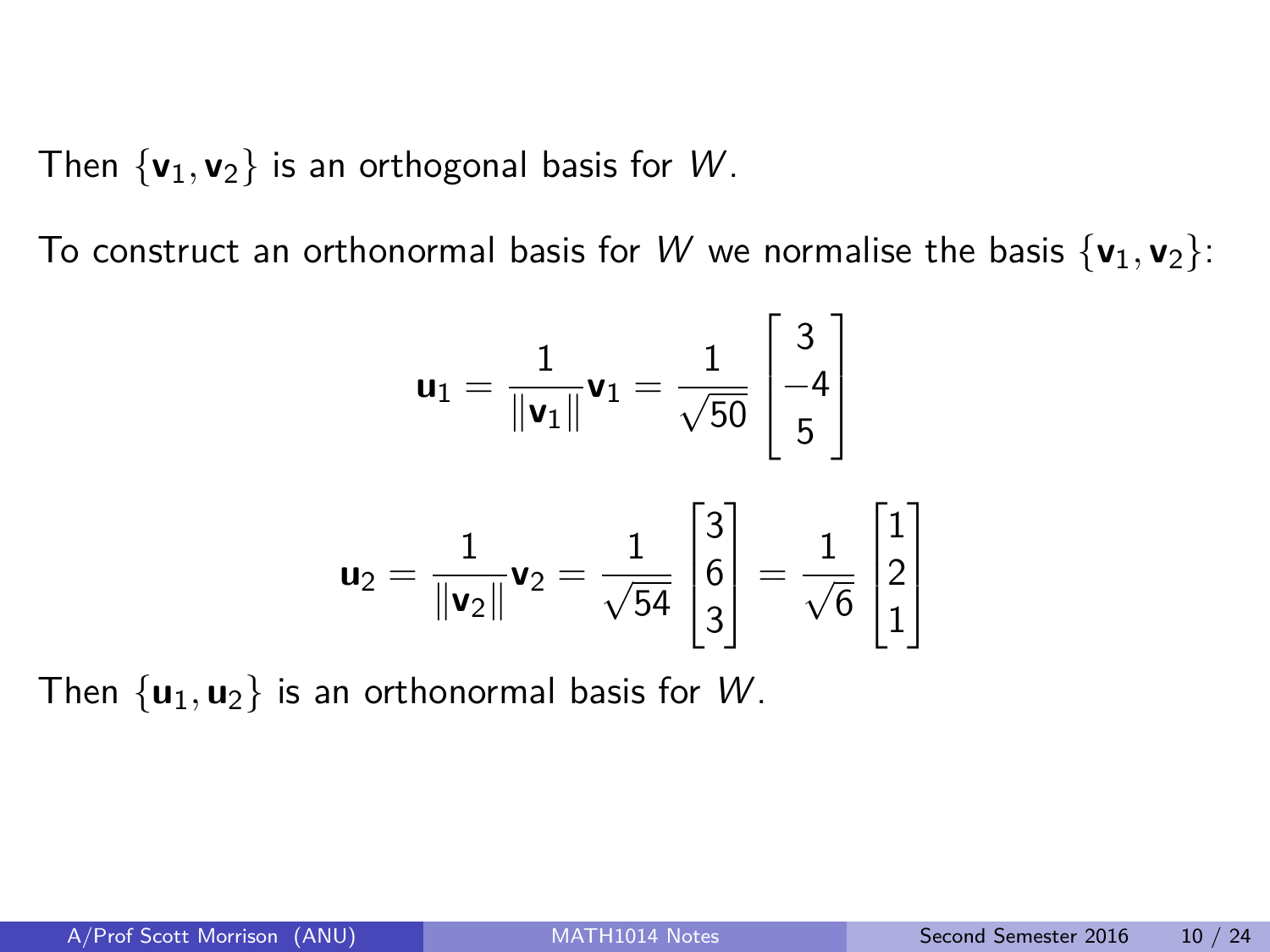Let 
$$
A = \begin{bmatrix} -1 & 6 & 6 \ 3 & -8 & 3 \ 1 & -2 & 6 \ 1 & -4 & 3 \end{bmatrix}
$$
. Use the Gram-Schmidt process to find an orthogonal basis for the column space of A.

Let  $x_1, x_2, x_3$  be the three columns of A.

Step 1 Put 
$$
\mathbf{v}_1 = \mathbf{x}_1 = \begin{bmatrix} -1 \\ 3 \\ 1 \\ 1 \end{bmatrix}
$$
.  
Step 2

$$
\mathbf{v}_2 = \mathbf{x}_2 - \frac{\mathbf{x}_2 \cdot \mathbf{v}_1}{\mathbf{v}_1 \cdot \mathbf{v}_1} \mathbf{v}_1 = \begin{bmatrix} 6 \\ -8 \\ -2 \\ -4 \end{bmatrix} - \frac{(-36)}{12} \begin{bmatrix} -1 \\ 3 \\ 1 \\ 1 \end{bmatrix} = \begin{bmatrix} 3 \\ 1 \\ 1 \\ -1 \end{bmatrix}
$$

*.*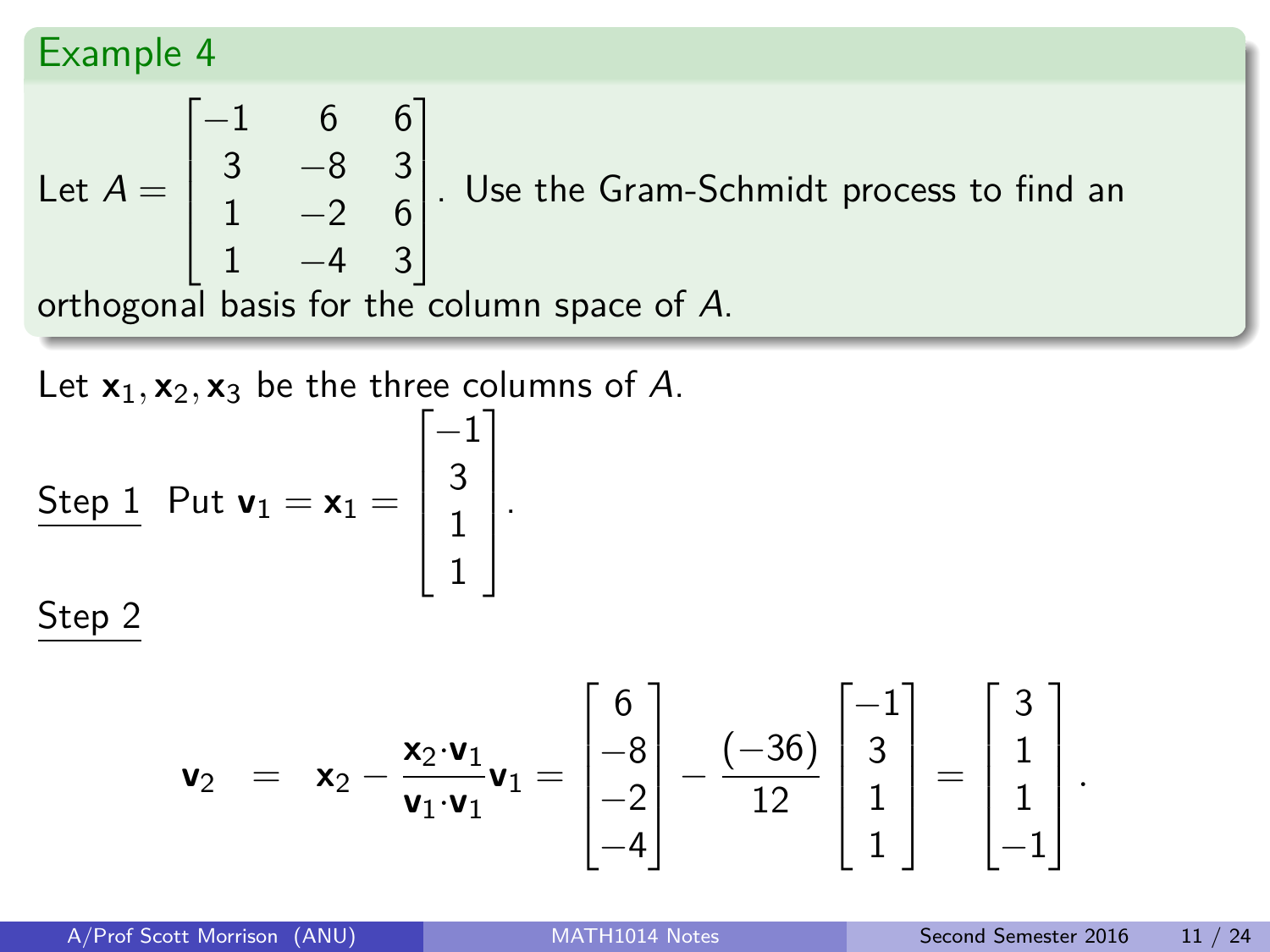Step 3

$$
\mathbf{v}_3 = \mathbf{x}_3 - \frac{\mathbf{x}_3 \cdot \mathbf{v}_1}{\mathbf{v}_1 \cdot \mathbf{v}_1} \mathbf{v}_1 - \frac{\mathbf{x}_3 \cdot \mathbf{v}_2}{\mathbf{v}_2 \cdot \mathbf{v}_2} \mathbf{v}_2
$$

$$
= \begin{bmatrix} 6 \\ 3 \\ 6 \\ 3 \end{bmatrix} - \frac{12}{12} \begin{bmatrix} -1 \\ 3 \\ 1 \\ 1 \end{bmatrix} - \frac{24}{12} \begin{bmatrix} 3 \\ 1 \\ 1 \\ -1 \end{bmatrix}
$$

$$
= \begin{bmatrix} 1 \\ -2 \\ 3 \\ 4 \end{bmatrix}.
$$

Thus an orthogonal basis for the column space of A is given by

$$
\left\{ \begin{bmatrix} -1 \\ 3 \\ 1 \\ 1 \end{bmatrix}, \begin{bmatrix} 3 \\ 1 \\ 1 \\ -1 \end{bmatrix}, \begin{bmatrix} 1 \\ -2 \\ 3 \\ 4 \end{bmatrix} \right\}.
$$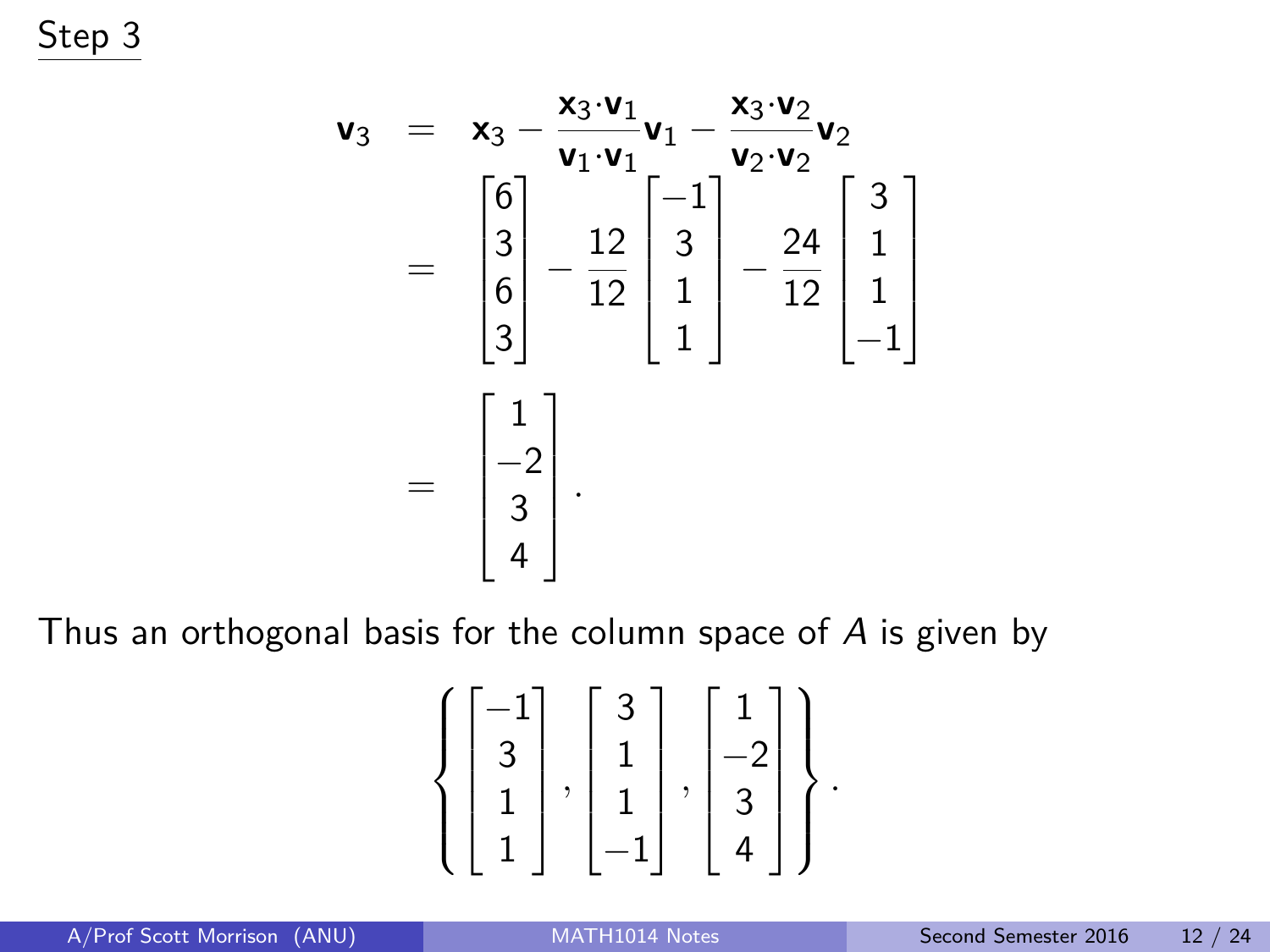The matrix  $A$  is given by

$$
A = \begin{bmatrix} 1 & 0 & 0 \\ 1 & 1 & 0 \\ 0 & 1 & 1 \\ 0 & 0 & 1 \end{bmatrix}
$$

*.*

Use the Gram-Schmidt process to show that

$$
\left\{ \begin{bmatrix} 1 \\ 1 \\ 0 \\ 0 \end{bmatrix}, \begin{bmatrix} -1 \\ 1 \\ 2 \\ 0 \end{bmatrix}, \begin{bmatrix} 1 \\ -1 \\ 1 \\ 3 \end{bmatrix} \right\}
$$

is an orthogonal basis for Col A.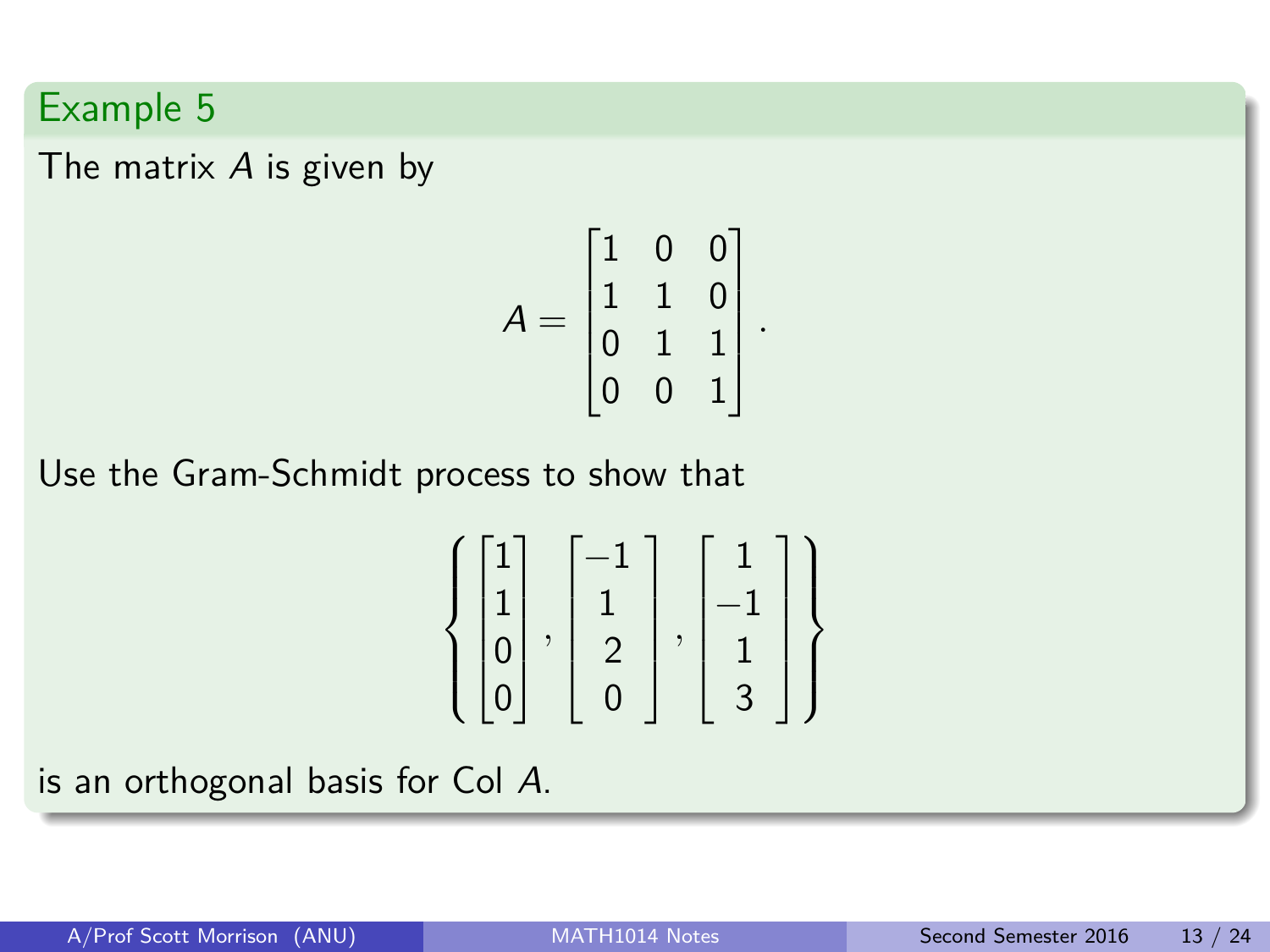Let  $\mathbf{a}_1, \mathbf{a}_2, \mathbf{a}_3$  be the three columns of A.

| Step 1                                                                                                                                                                                                                                                                                    | Put $\mathbf{v}_1 = \mathbf{a}_1 = \begin{bmatrix} 1 \\ 1 \\ 0 \\ 0 \end{bmatrix}$ . |
|-------------------------------------------------------------------------------------------------------------------------------------------------------------------------------------------------------------------------------------------------------------------------------------------|--------------------------------------------------------------------------------------|
| Step 2                                                                                                                                                                                                                                                                                    |                                                                                      |
| $\mathbf{v}_2 = \mathbf{a}_2 - \frac{\mathbf{a}_2 \cdot \mathbf{v}_1}{\mathbf{v}_1 \cdot \mathbf{v}_1} \mathbf{v}_1 = \begin{bmatrix} 0 \\ 1 \\ 1 \\ 0 \end{bmatrix} - \frac{1}{2} \begin{bmatrix} 1 \\ 1 \\ 0 \\ 0 \end{bmatrix} = \begin{bmatrix} -1/2 \\ 1/2 \\ 1 \\ 0 \end{bmatrix}.$ |                                                                                      |

\nFor convenience we take  $\mathbf{v}_2 = \begin{bmatrix} -1 \\ 1 \\ 2 \\ 0 \end{bmatrix}$ . (This is optional, but it makes  $\mathbf{v}_2$  easier to work with in the following calculation.)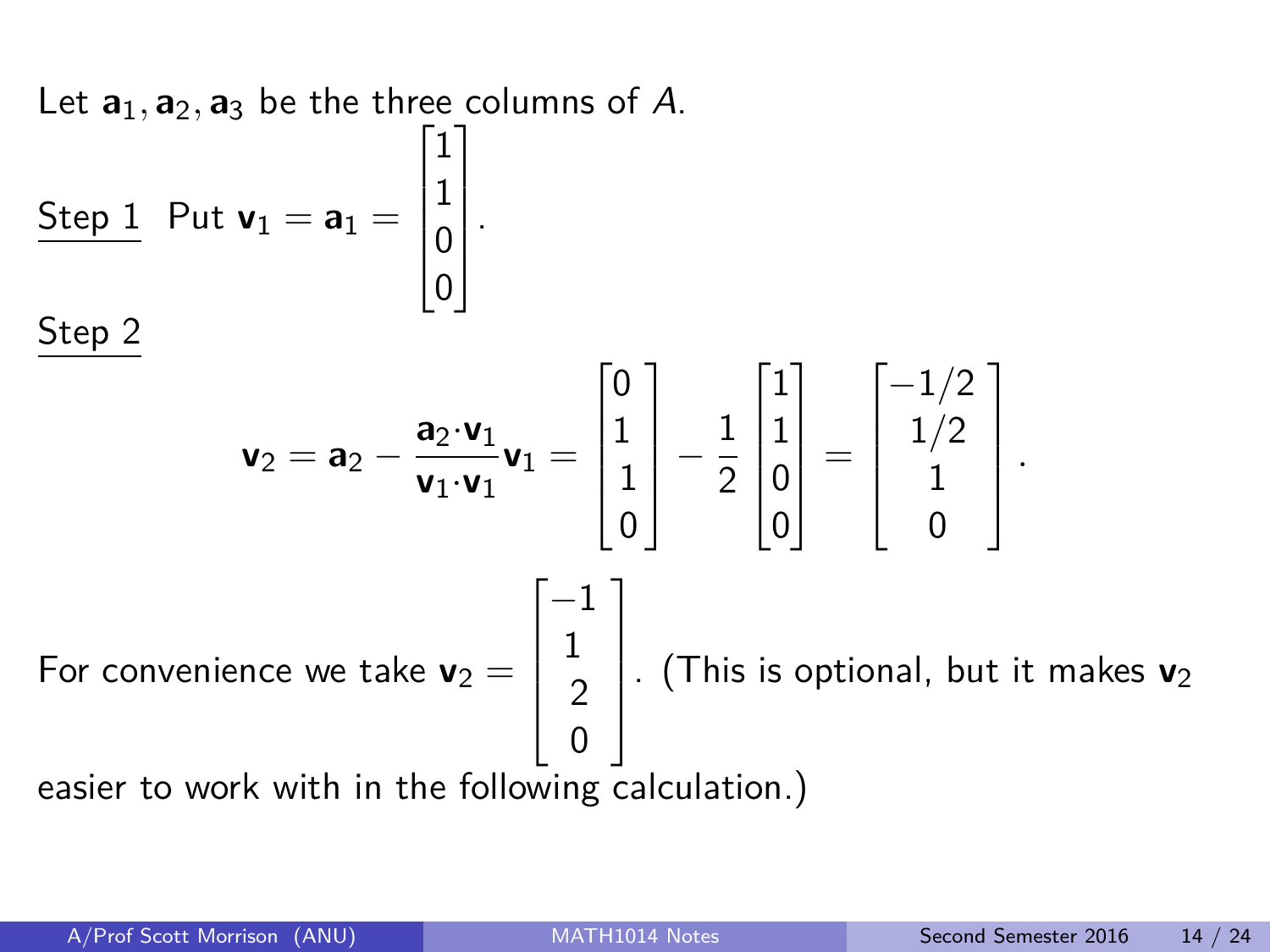Step 3

$$
\mathbf{v}_3 = \mathbf{a}_3 - \frac{\mathbf{a}_3 \cdot \mathbf{v}_1}{\mathbf{v}_1 \cdot \mathbf{v}_1} \mathbf{v}_1 - \frac{\mathbf{a}_3 \cdot \mathbf{v}_2}{\mathbf{v}_2 \cdot \mathbf{v}_2} \mathbf{v}_2 = \begin{bmatrix} 0 \\ 0 \\ 1 \\ 1 \end{bmatrix} - 0 - \frac{2}{6} \begin{bmatrix} -1 \\ 1 \\ 2 \\ 0 \end{bmatrix} = \begin{bmatrix} 1/3 \\ -1/3 \\ 1/3 \\ 1 \end{bmatrix}
$$
  
For convenience we take  $\mathbf{v}_3 = \begin{bmatrix} 1 \\ -1 \\ 1 \\ 3 \end{bmatrix}$ .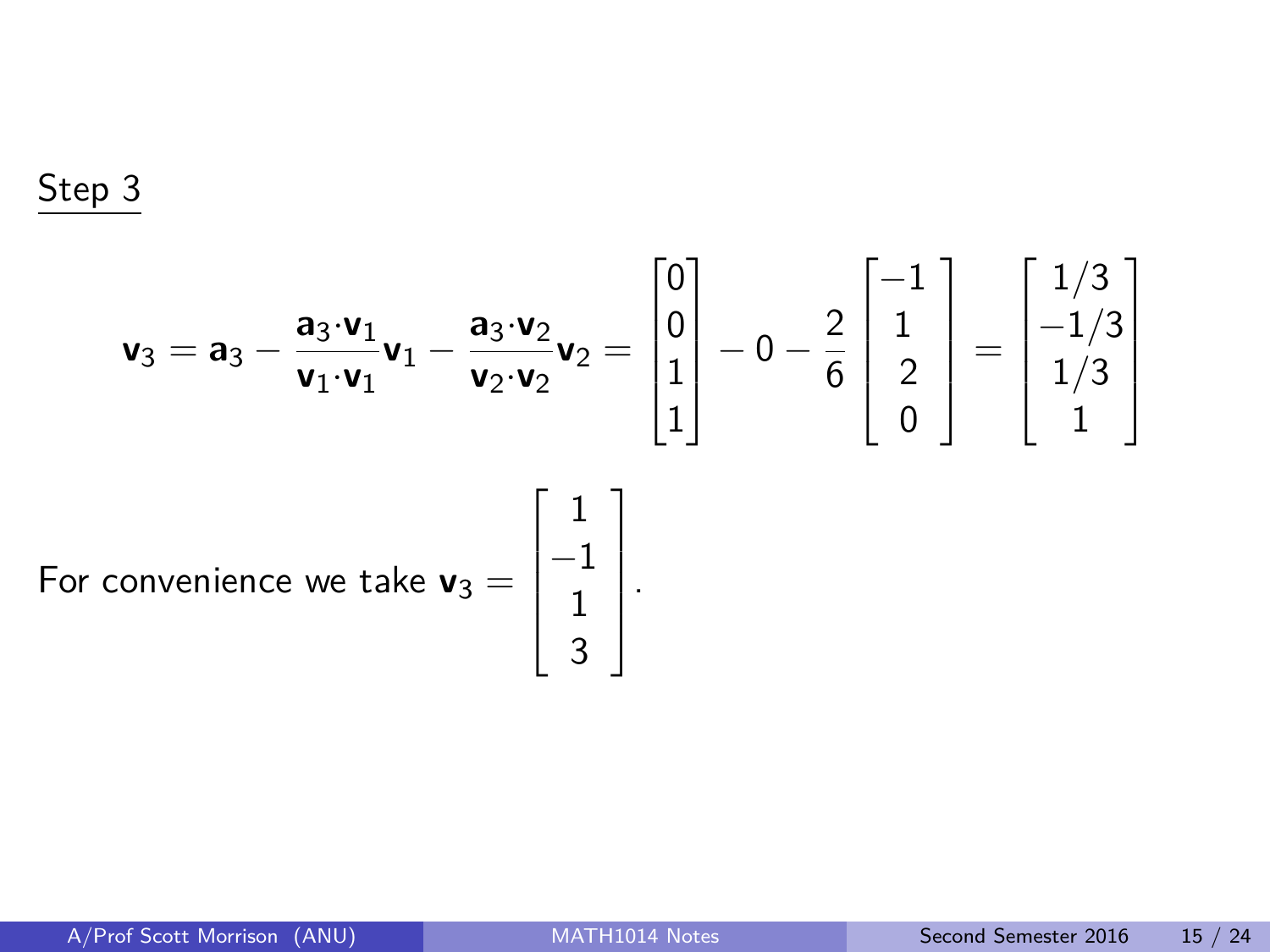# QR factorisation of matrices

If an  $m \times n$  matrix A has linearly independent columns  $x_1, \ldots, x_n$ , then  $A = QR$  for matrices

- Q is an  $m \times n$  matrix whose columns are an orthonormal basis for  $Col(A)$ , and
- R is an  $n \times n$  upper triangular invertible matrix.

This factorisation is used in computer algorithms for various computations.

In fact, finding such a  $Q$  and  $R$  amounts to applying the Gram Schmidt process to the columns of A.

(The proof that such a decomposition exists is given in the text.)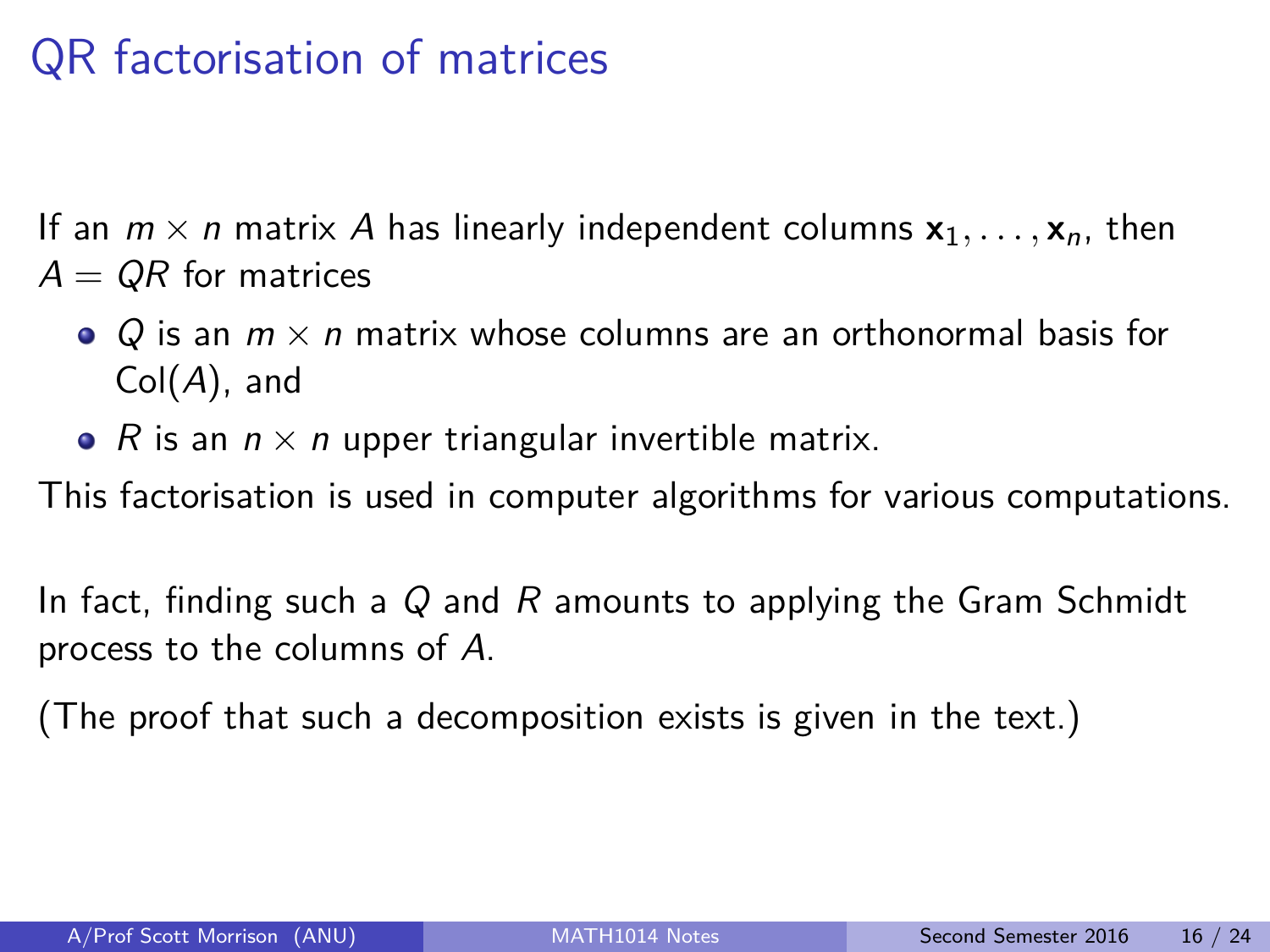Let

$$
A = \begin{bmatrix} 5 & 9 \\ 1 & 7 \\ -3 & -5 \\ 1 & 5 \end{bmatrix}, \quad Q = \begin{bmatrix} 5/6 & -1/6 \\ 1/6 & 5/6 \\ -3/6 & 1/6 \\ 1/6 & 3/6 \end{bmatrix}
$$

where the columns of  $Q$  are obtained by applying the Gram-Schmidt process to the columns of A and then normalising the columns. Find R such that  $A = QR$ .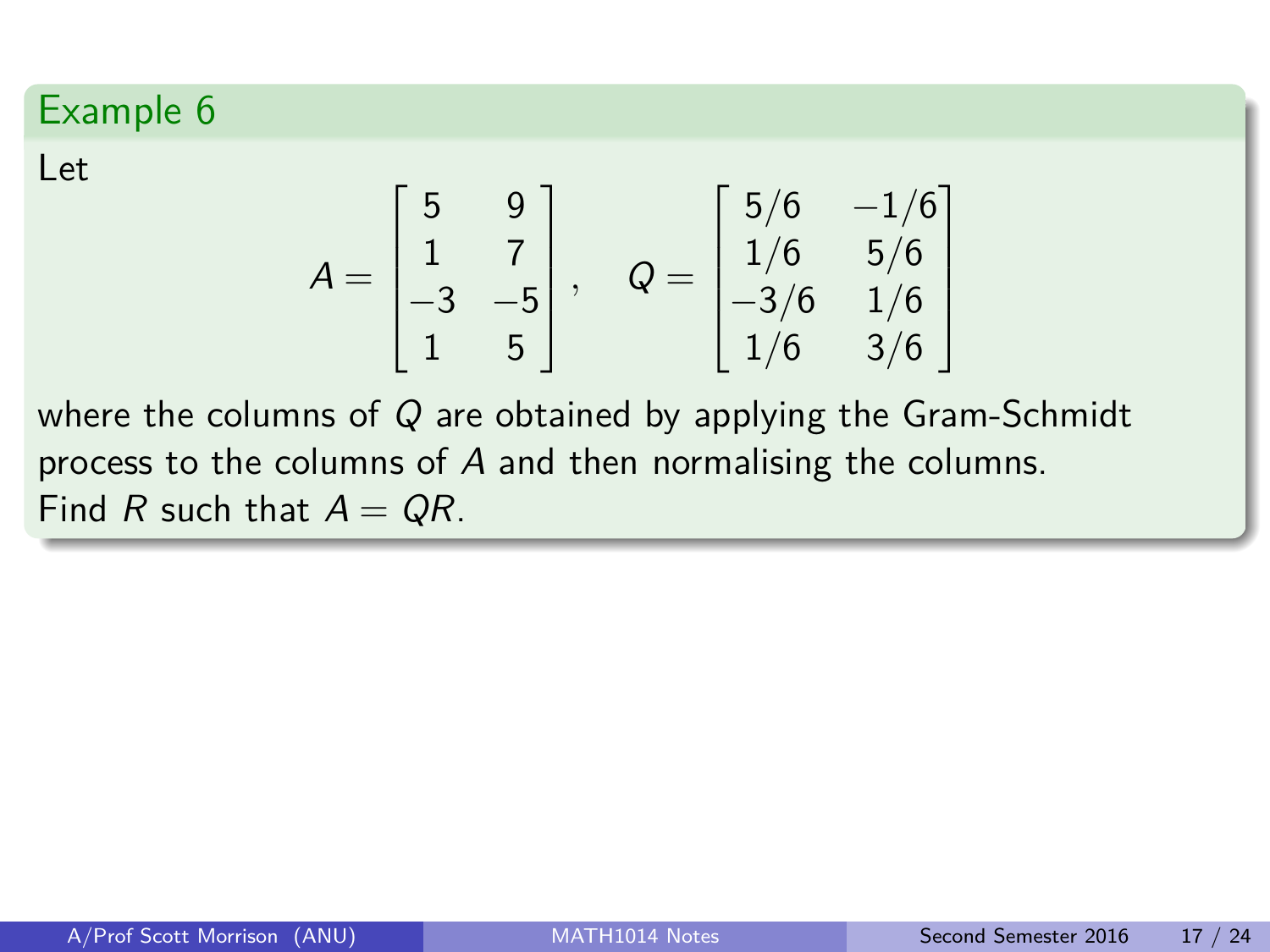Let

$$
A = \begin{bmatrix} 5 & 9 \\ 1 & 7 \\ -3 & -5 \\ 1 & 5 \end{bmatrix}, \quad Q = \begin{bmatrix} 5/6 & -1/6 \\ 1/6 & 5/6 \\ -3/6 & 1/6 \\ 1/6 & 3/6 \end{bmatrix}
$$

where the columns of  $Q$  are obtained by applying the Gram-Schmidt process to the columns of A and then normalising the columns. Find R such that  $A = QR$ .

As we have noted before,  $Q^T Q = I$  because the columns of Q are orthonormal. If we believe such an  $R$  exists, we have

$$
Q^T A = Q^T (QR) = (Q^T Q) R = IR = R.
$$

Therefore  $R = Q^{T} A$ .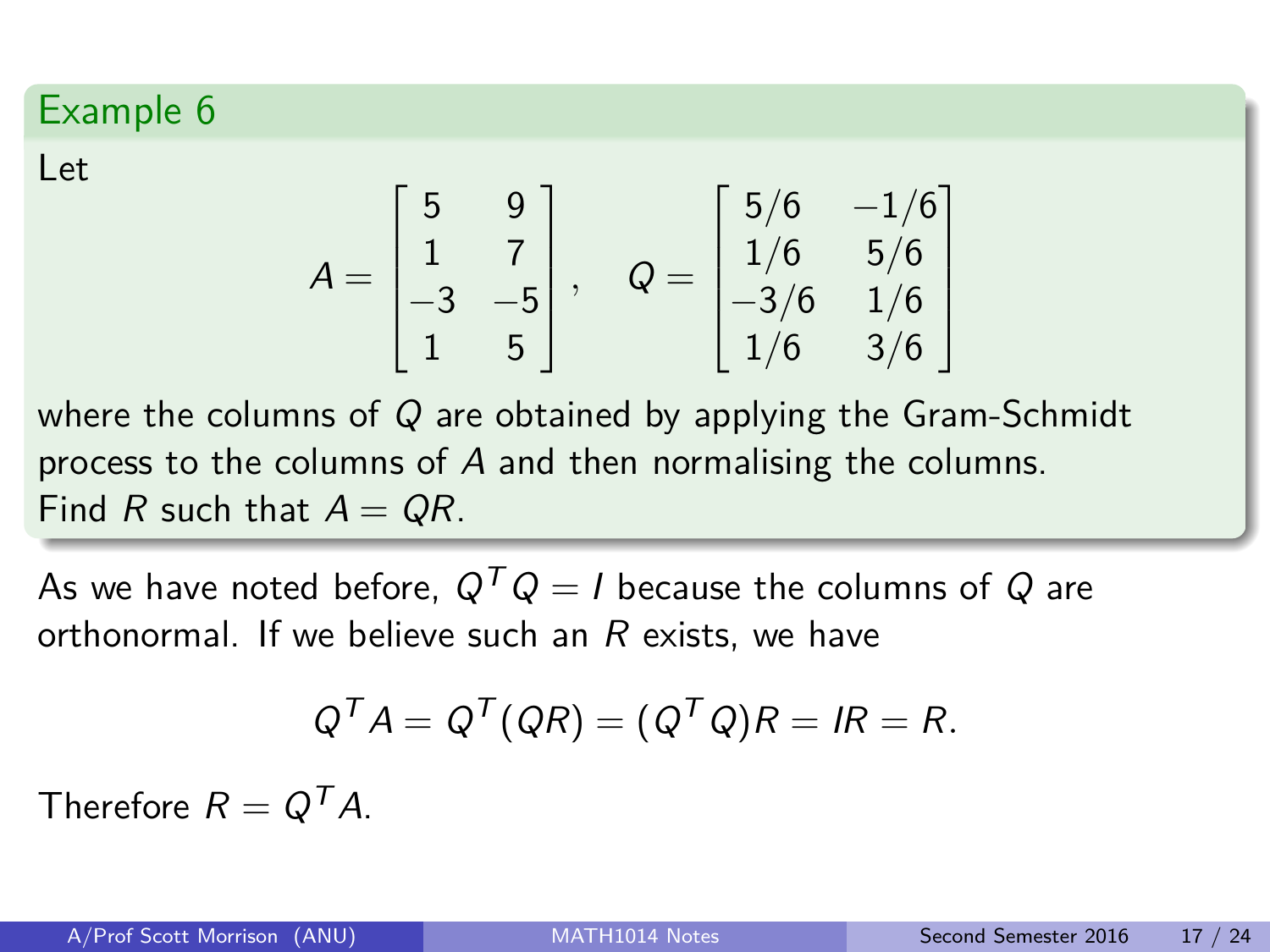In this case,

$$
R = QT A
$$
  
=  $\begin{bmatrix} 5/6 & 1/6 & -3/6 & 1/6 \\ -1/6 & 5/6 & 1/6 & 3/6 \end{bmatrix} \begin{bmatrix} 5 & 9 \\ 1 & 7 \\ -3 & -5 \\ 1 & 5 \end{bmatrix}$   
=  $\begin{bmatrix} 6 & 12 \\ 0 & 6 \end{bmatrix}$ 

An easy check shows that

$$
QR = \begin{bmatrix} 5/6 & -1/6 \\ 1/6 & 5/6 \\ -3/6 & 1/6 \\ 1/6 & 3/6 \end{bmatrix} \begin{bmatrix} 6 & 12 \\ 0 & 6 \end{bmatrix} = \begin{bmatrix} 5 & 9 \\ 1 & 7 \\ -3 & -5 \\ 1 & 5 \end{bmatrix} = A.
$$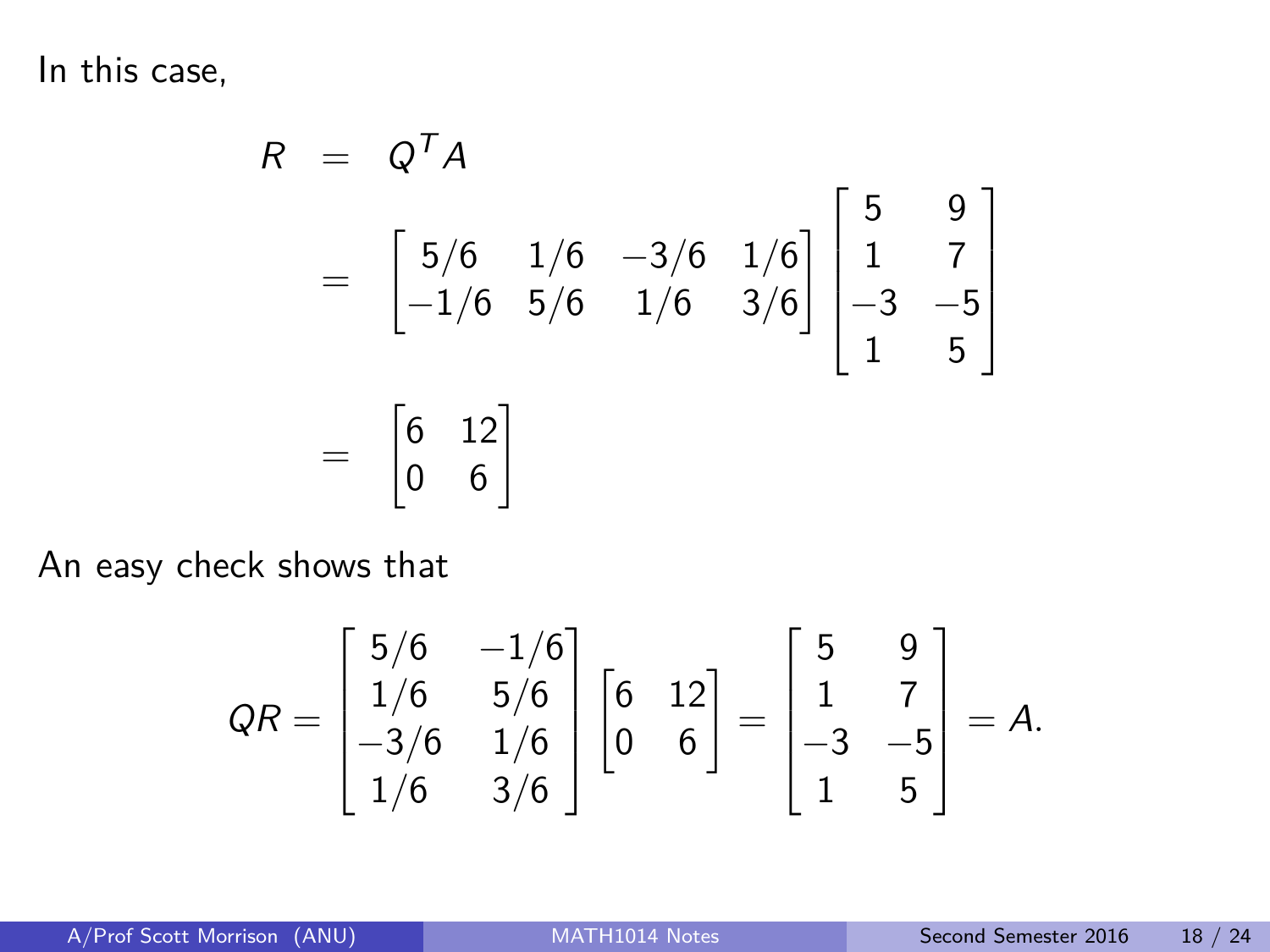In Example 4 we found that an orthogonal basis for the column space of the matrix

$$
A = \begin{bmatrix} -1 & 6 & 6 \\ 3 & -8 & 3 \\ 1 & -2 & 6 \\ 1 & -4 & 3 \end{bmatrix}
$$

is given by

$$
\left\{ \begin{bmatrix} -1 \\ 3 \\ 1 \\ 1 \end{bmatrix}, \begin{bmatrix} 3 \\ 1 \\ 1 \\ -1 \end{bmatrix}, \begin{bmatrix} 1 \\ -2 \\ 3 \\ 4 \end{bmatrix} \right\}
$$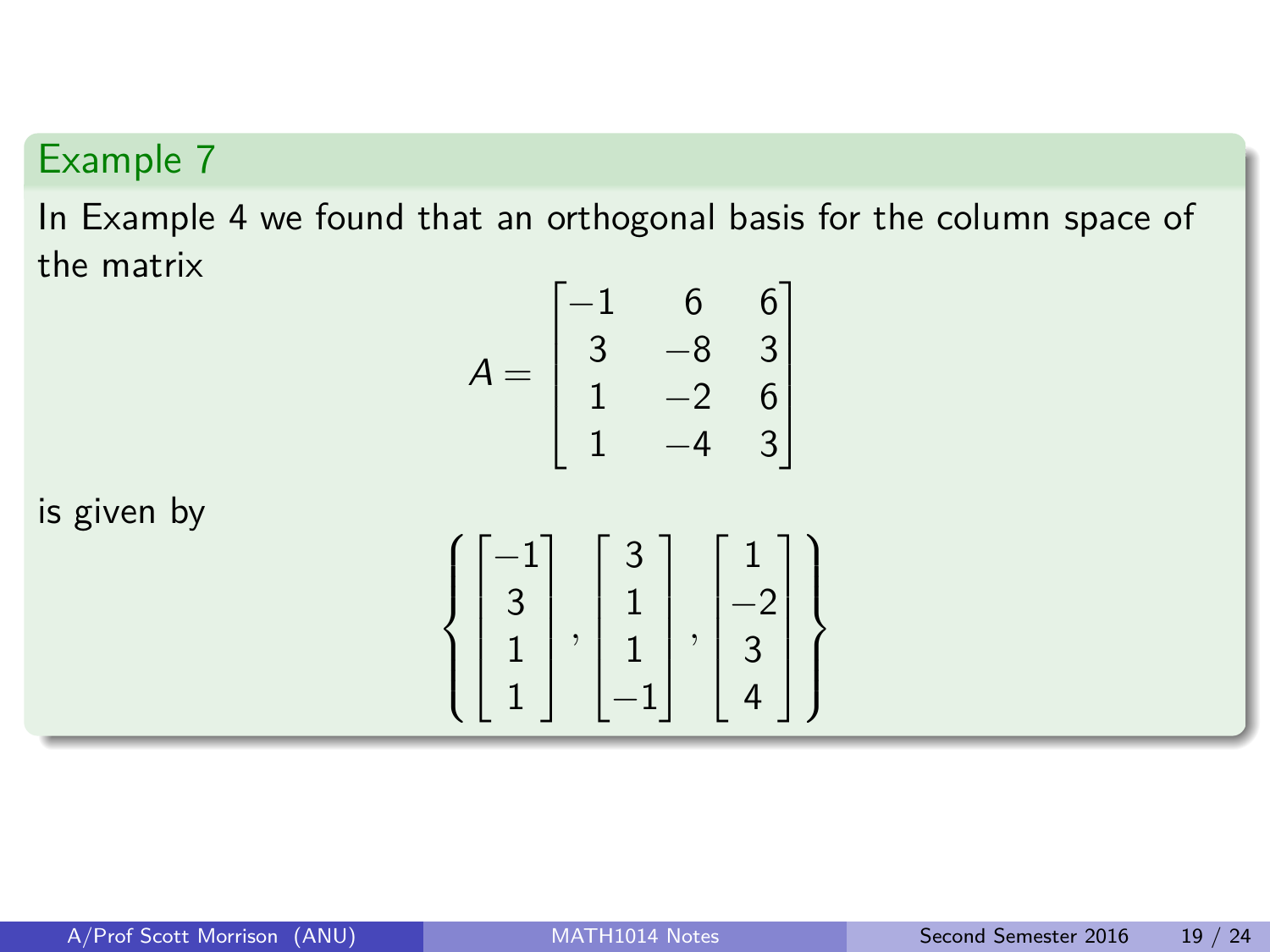Normalising the columns gives

$$
Q = \begin{bmatrix} -1/\sqrt{12} & 3/\sqrt{12} & 1/\sqrt{30} \\ 3/\sqrt{12} & 1/\sqrt{12} & -2/\sqrt{30} \\ 1/\sqrt{12} & 1/\sqrt{12} & 3/\sqrt{30} \\ 1/\sqrt{12} & -1/\sqrt{12} & 4\sqrt{30} \end{bmatrix}
$$

As in the last example

$$
R = Q^{T} A
$$
  
= 
$$
\begin{bmatrix} \sqrt{12} & \sqrt{12} & \sqrt{12} \\ 0 & \sqrt{12} & 2\sqrt{12} \\ 0 & 0 & \sqrt{30} \end{bmatrix}.
$$

It is left as an exercise to check that  $QR = A$ .

*.*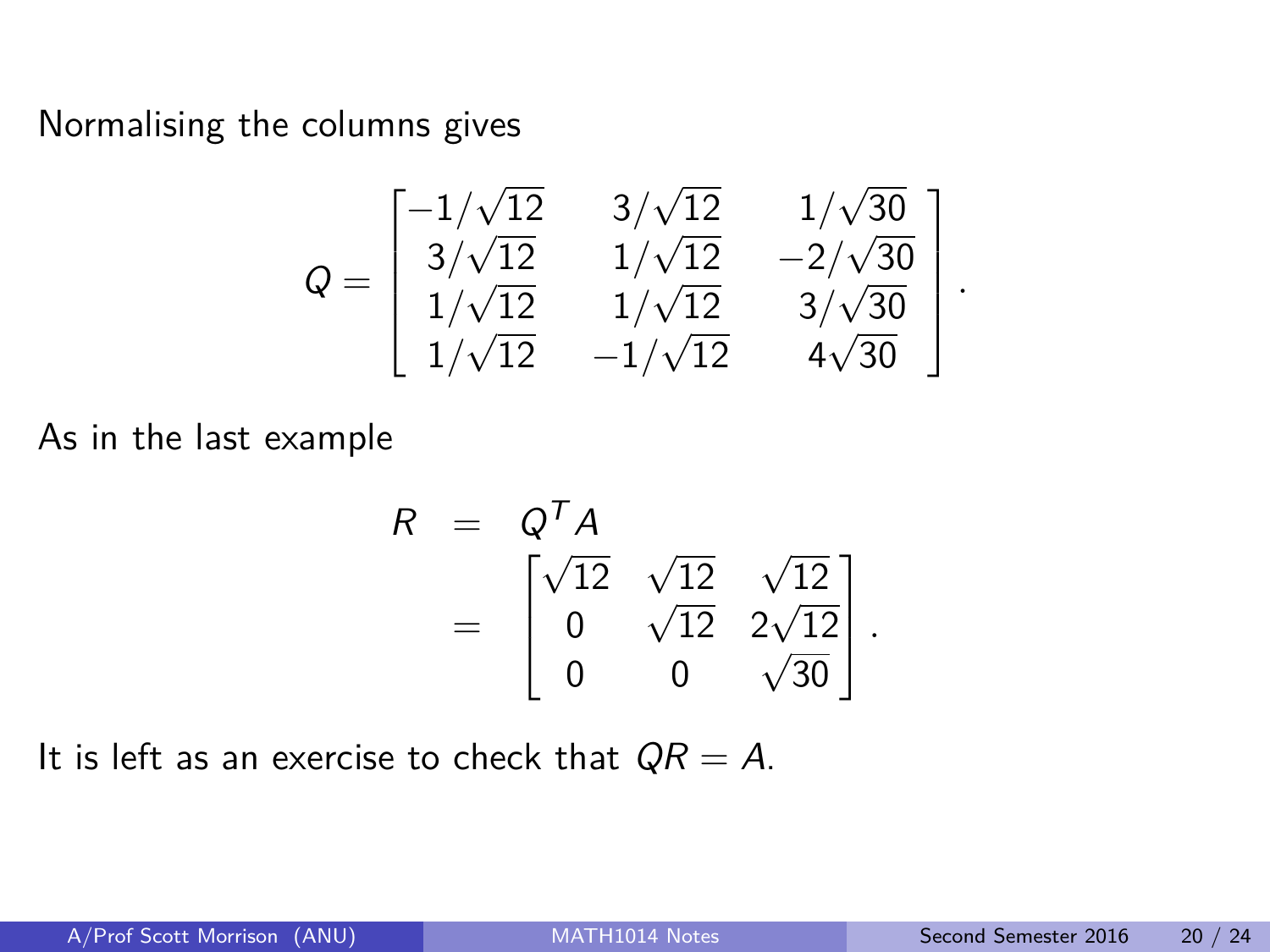## Matrix decompositions

We've seen a variety of matrix decompositions this semester:

$$
\bullet \ \ A = PDP^{-1}
$$

$$
\bullet \left[ \begin{array}{cc} a & -b \\ b & a \end{array} \right] = S_t R_\theta
$$

$$
\bullet \ \ A = \ \overline{QR}
$$

In each case, we go to some amount of computation work in order to express the given matrix as a product of terms we understand well. The advantages of this can be either conceptual or computational, depending on the context.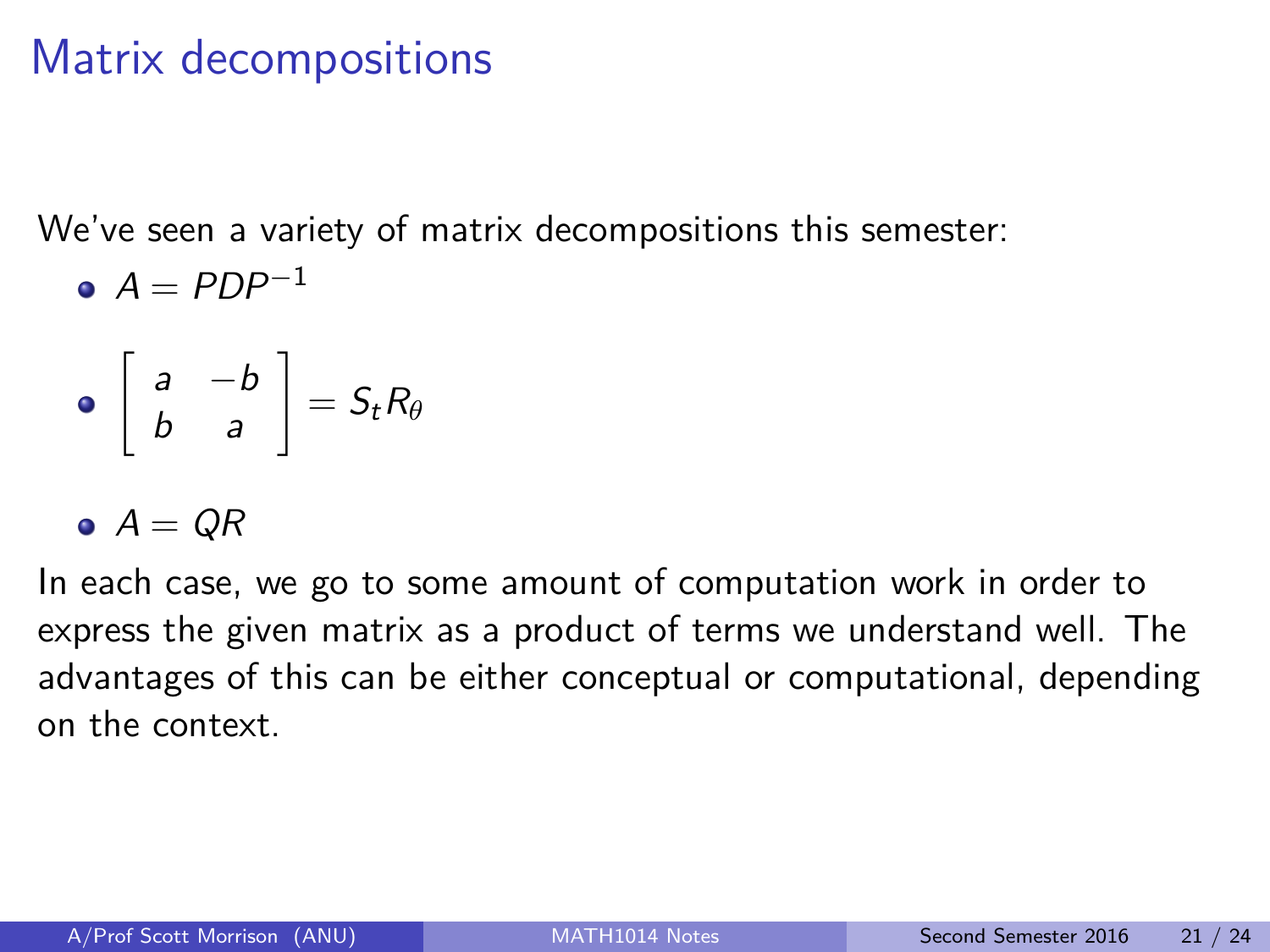An orthogonal basis for the column space of the matrix

$$
A = \begin{bmatrix} 1 & 0 & 0 \\ 1 & 1 & 0 \\ 0 & 1 & 1 \\ 0 & 0 & 1 \end{bmatrix}.
$$

is given by

$$
\left\{ \begin{bmatrix} 1 \\ 1 \\ 0 \\ 0 \end{bmatrix}, \begin{bmatrix} -1 \\ 1 \\ 2 \\ 0 \end{bmatrix}, \begin{bmatrix} 1 \\ -1 \\ 1 \\ 3 \end{bmatrix} \right\}
$$

Find a QR decomposition of A.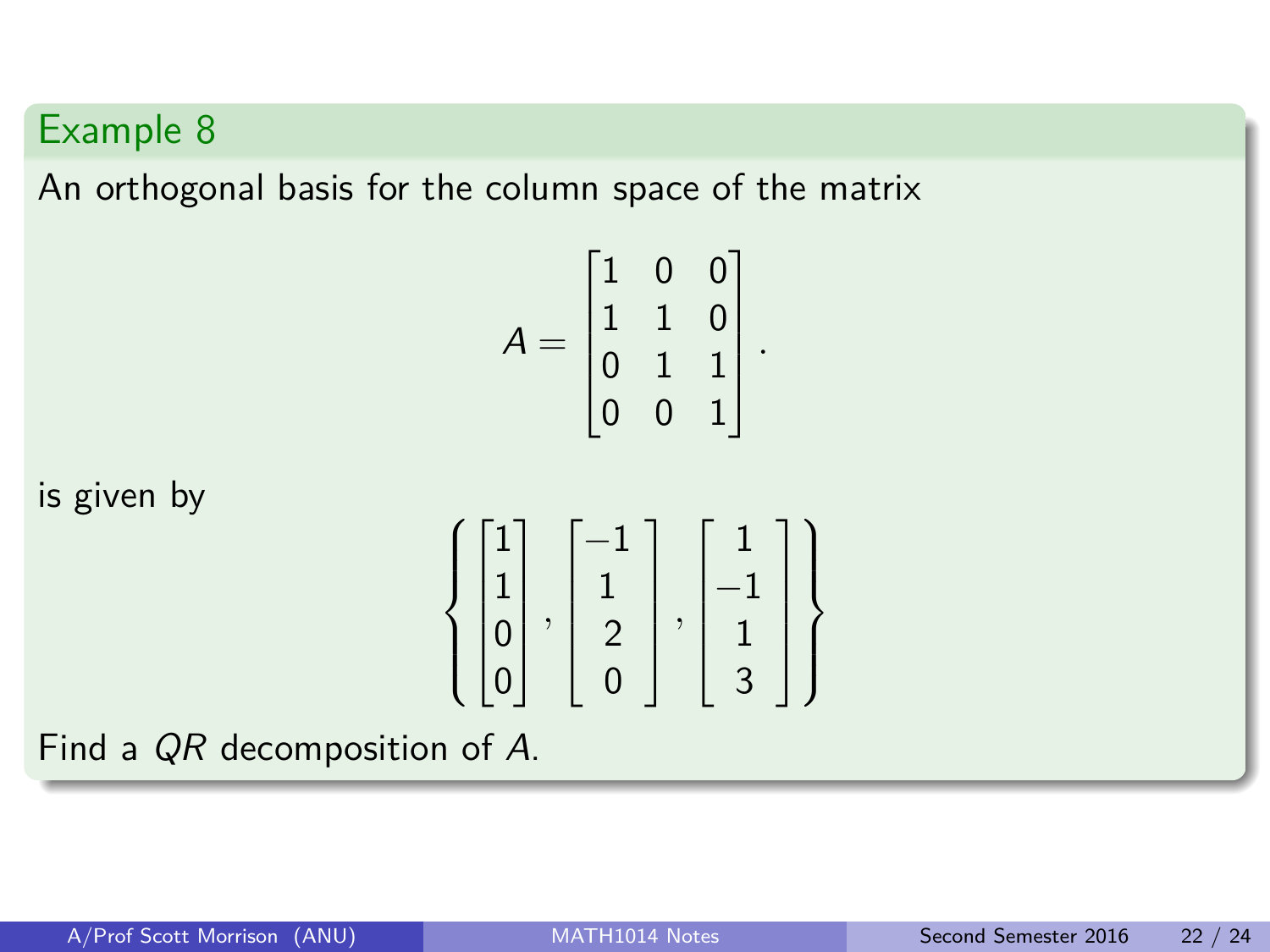To construct Q we normalise the orthogonal vectors. These become the columns of Q: √ √ √

$$
Q = \begin{bmatrix} 1/\sqrt{2} & -1/\sqrt{6} & 1/\sqrt{12} \\ 1/\sqrt{2} & 1/\sqrt{6} & -1/\sqrt{12} \\ 0 & 2/\sqrt{6} & 1/\sqrt{12} \\ 0 & 0 & 3/\sqrt{12} \end{bmatrix}
$$

Since  $R = Q^T A$ , we solve

$$
R = Q^{T}A = \begin{bmatrix} 1/\sqrt{2} & 1/\sqrt{2} & 0 & 0 \\ -1/\sqrt{6} & 1/\sqrt{6} & 2/\sqrt{6} & 0 \\ 1/\sqrt{12} & -1/\sqrt{12} & 1/\sqrt{12} & 3/\sqrt{12} \end{bmatrix} \begin{bmatrix} 1 & 0 & 0 \\ 1 & 1 & 0 \\ 0 & 1 & 1 \\ 0 & 0 & 1 \end{bmatrix}
$$

$$
= \begin{bmatrix} 2/\sqrt{2} & 1/\sqrt{2} & 0 \\ 0 & 3/\sqrt{6} & 2/\sqrt{6} \\ 0 & 0 & 4/\sqrt{12} \end{bmatrix}
$$